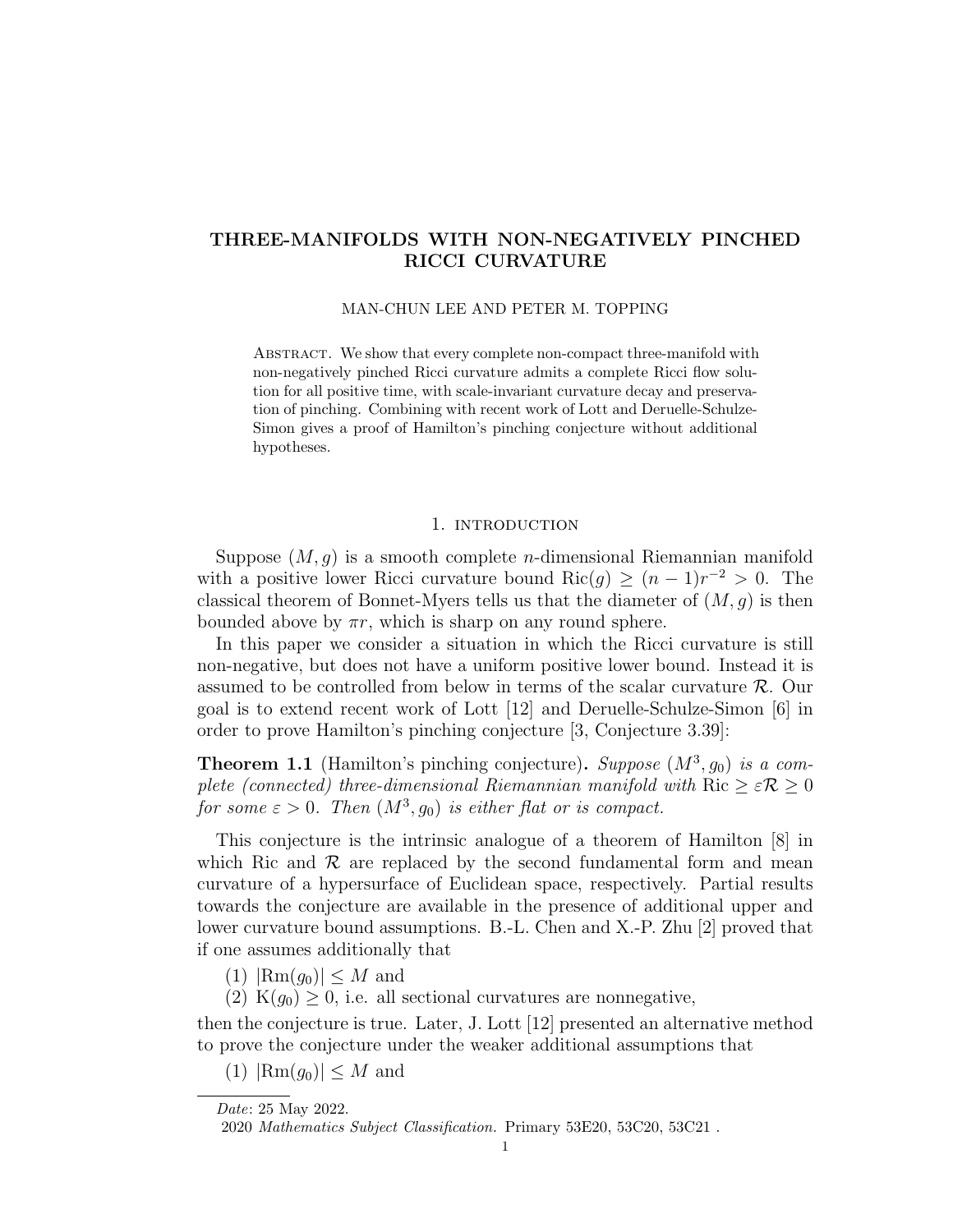(2) K( $g_0$ )  $\geq -\frac{C_0}{d_{g_0}^2(\cdot,p)}$  for some  $C_0 > 0$  and  $p \in M$ , i.e. the sectional curvatures have an inverse quadratic lower bound.

The weakening of the lower sectional curvature bound moving from Chen-Zhu's work to Lott's work is significant because it blocks the use of Hamilton's Harnack estimate, and so new ideas are required, some of which are employed in the final resolution of Hamilton's conjecture. One notable consequence of Lott's work is that a complete, non-compact three-manifold satisfying the Ricci pinching condition Ric  $\geq \varepsilon \mathcal{R} \geq 0$  (for some  $\varepsilon > 0$ ) and with bounded curvature is found either to be flat or to have cubic volume growth.

Very recently, using Lott's work as a foundation, Deruelle-Schulze-Simon [6] have made the decisive step of dramatically weakening the additional hypotheses to only require additionally that

(1)  $|\text{Rm}(q_0)| \leq M$ .

The purpose of this paper is to demonstrate that hypothesis (1) can be removed, giving the result stated in Theorem 1.1.

All of the prior works on this conjecture use Ricci flow. As part of his approach, Lott proved that under his additional bounded curvature hypothesis one can solve the Ricci flow for all time with scale-invariant curvature decay and while preserving the pinching. In this paper we demonstrate that this is possible without requiring the bounded curvature assumption (1). Precisely, we prove:

**Theorem 1.2.** Suppose  $(M^3, g_0)$  is a complete non-compact three-dimensional Riemannian manifold with  $\text{Ric}(q_0) \geq \varepsilon \mathcal{R}(q_0) \geq 0$  for some  $\varepsilon > 0$ . Then there exists  $a = a(\varepsilon) > 0$  such that the Ricci flow has a complete long-time solution  $g(t)$  starting from  $g_0$  so that

- (a) Ric $(g(t)) \geq \varepsilon \mathcal{R}(g(t)) \geq 0;$
- (b)  $|\text{Rm}(g(t))| \leq at^{-1}$ ;
- for all  $(x, t) \in M \times (0, +\infty)$ .

Remark 1.3. Prior to this result, even short-time existence in this situation was unknown. In the absence of the pinching constraint, short-time existence remains an open problem. That is, given a complete three-manifold with nonnegative Ricci curvature, but no assumed overall curvature bound, it is uncertain as to whether there necessarily exists some Ricci flow continuation. Certainly the  $a/t$  curvature decay cannot be true in general without the pinching hypothesis.

Although the proof of Theorem 1.2 is independent of the ideas used by Lott to prove the bounded curvature case, there is one crucial additional property of Lott's solution that is automatically inherited by our solution from his work, namely that if there exists at least one point in space-time where the scalar curvature is positive then the flow has *positive* asymptotic volume ratio  $v_0 > 0$ at each time. In practice, instead of trying to substitute our existence theory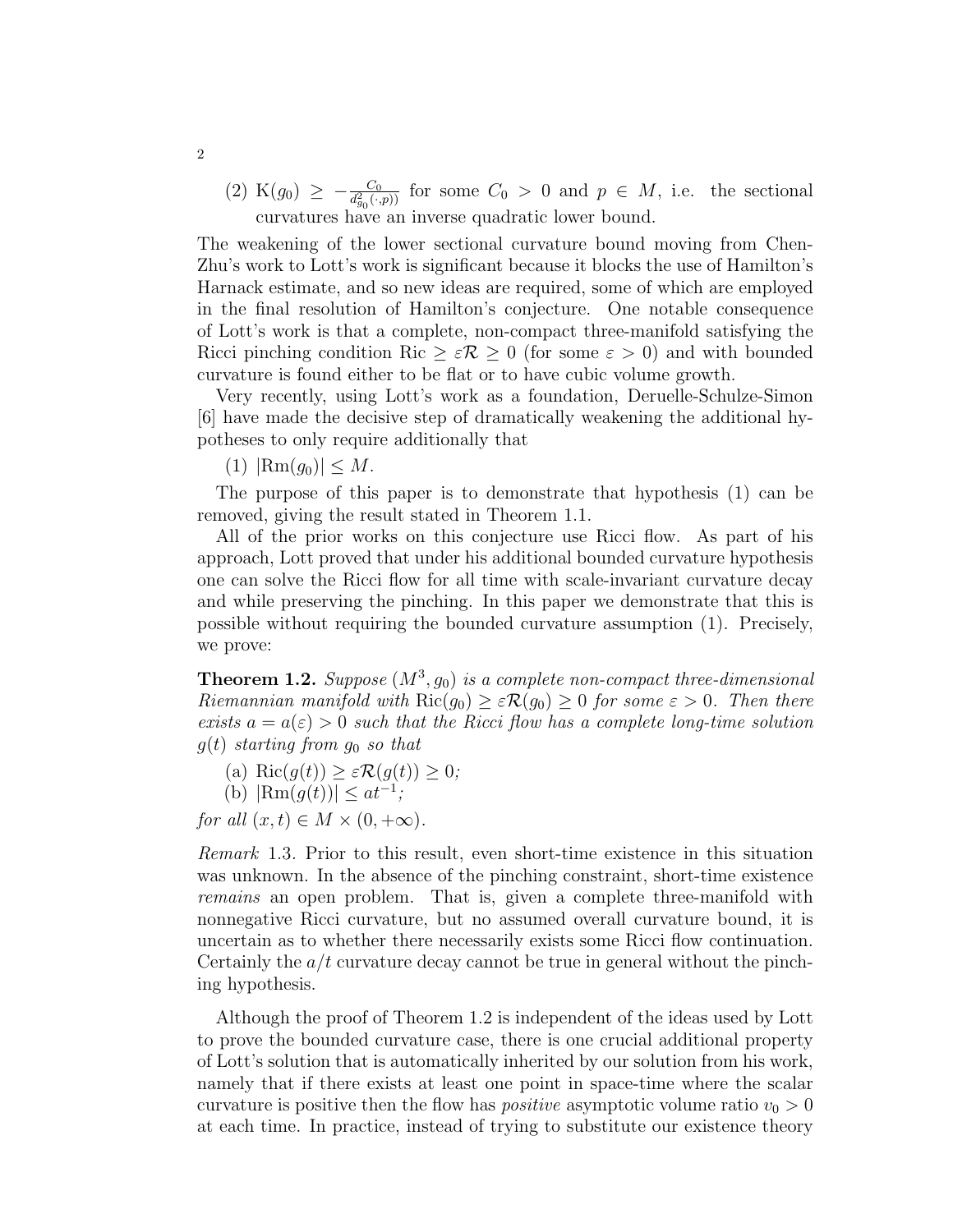in place of the analogous existence result of Lott in the development of the theory, we can apply our existence theorem to reduce the full Hamilton pinching conjecture to the situation that has already been addressed, as follows.

*Proof of Theorem 1.1.* Suppose that  $M^3$  is not compact. Then Theorem 1.2 applies to give a complete Ricci flow evolution  $g(t)$  that preserves the pinching condition and immediately has bounded curvature. Thus for each  $t_0 > 0$ the manifolds  $(M^3, g(t_0))$  satisfy the hypotheses of Deruelle-Schulze-Simon [6, Theorem 1.3 and we can deduce that  $g(t_0)$  is flat for each  $t_0 > 0$ , and the Ricci flow is independent of time. In particular, the initial data  $(M^3, g_0)$  is flat and Theorem 1.1 follows.

Thus the significance of our contribution is to extend the applicability of earlier work.

Acknowledgements: PT was supported by EPSRC grant EP/T019824/1 and thanks Henry Popkin for conversations about the classical work on this topic.

## 2. strategy of the proof

The key step to proving the global existence of Theorem 1.2 will be to obtain local existence, with estimates, for a uniform time:

**Theorem 2.1** (Special case of Theorem 5.1). For all  $\varepsilon \in (0, \frac{1}{12})$ , there exist  $T(\varepsilon), a_0(\varepsilon) > 0$  such that the following holds. Suppose  $(M^3, g_0)$  is a complete non-compact three-dimensional Riemannian manifold so that

$$
Ric(g_0) \ge \varepsilon \mathcal{R}(g_0) \ge 0.
$$

Then for any  $p \in M$ , there exists a smooth Ricci flow solution  $g(t)$  defined on  $B_{g_0}(p,1) \times [0,T]$  such that  $g(0) = g_0$ ,  $|\text{Rm}(x,t)| \le a_0 t^{-1}$  and

$$
(2.1) \quad \text{Ric}(x,t) \ge \varepsilon \mathcal{R}(x,t) - 1
$$

for all  $(x, t) \in B_{g_0}(p, 1) \times (0, T]$ .

In order to prove global existence (in space and time) we will exploit the scale invariance of the hypotheses and apply the local existence theorem not to  $g_0$  but to a sequence of blown down metrics  $R_i^{-2}$  $i^{-2}g_0$  with  $R_i \to \infty$ . The resulting Ricci flows can be parabolically scaled back to give Ricci flows  $g_i(t)$ on  $B_{g_0}(p, R_i) \times [0, TR_i^2]$ , still with the same  $a_0 t^{-1}$  curvature decay, and now with  $g_i(0) = g_0$  where defined. By parabolic regularity, i.e. by Shi's estimates, it will be possible to take a subsequence and extract a smooth complete limit Ricci flow. Moreover, an effect of the rescaling will be that this limit flow will be Ricci pinched, without error, and thus give the flow required by Theorem 1.2.

The proof, therefore, will rest on local existence as in Theorem 2.1. Obtaining local existence over a time interval that can depend directly on  $g_0$  is straightforward. One can modify the metric conformally in a boundary layer around the local region in order to make it complete and of bounded curvature,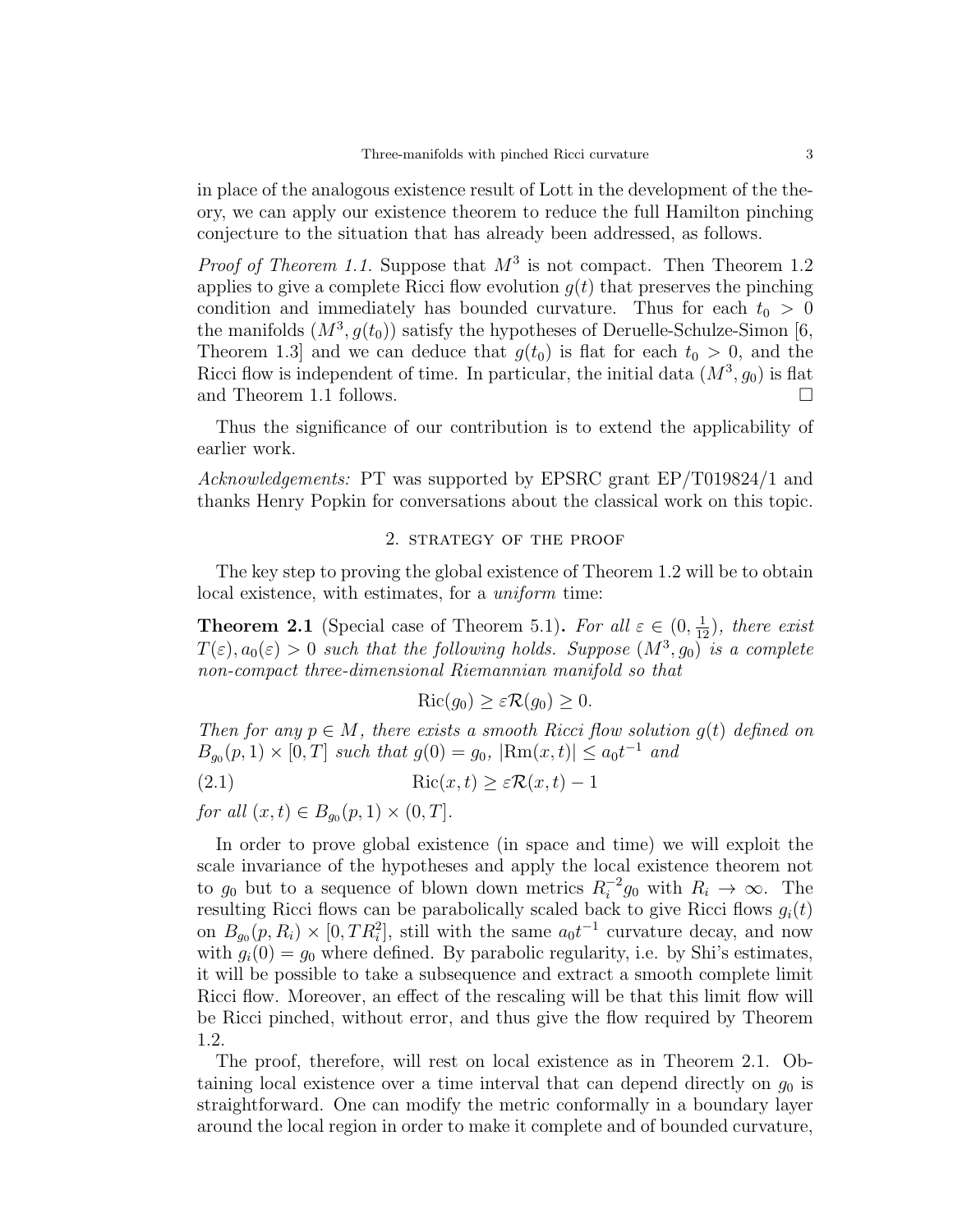and then flow using Shi's classical existence theorem from [14], cf. [18, 9, 17]. In order to construct a flow whose existence time has no dependence on  $q_0$ other than a dependence on the pinching constant  $\varepsilon$ , we develop an approach from [9] and [17] that essentially allows us to keep restarting the flow an uncontrollably large number of times until we have the flow over a uniform time interval. In order to make this work we need a collection of a-priori estimates that we compile in Section 3. These quantify how Ricci pinching, curvature decay and roundness are related to each other under Ricci flow. For example, Lemma 3.3 tells us that a local Ricci flow that becomes round where the curvature blows up must satisfy  $a_1/t$  curvature decay.

#### 3. a-priori estimates for Ricci flow

In this section, we will derive local estimates for the Ricci flow on threemanifolds satisfying a pinching assumption. First, we have the following local persistence of Ricci pinching.

**Lemma 3.1.** Suppose  $(M^3, g(t)), t \in [0, T]$  is a smooth solution to the Ricci flow such that for some  $x_0 \in M$ , we have  $B_0(x_0, 1) \in M$  for  $t \in [0, T]$ . If there exist  $a > 0$  and  $\frac{1}{12} > \varepsilon > 0$  such that

- (i) Ric $(g(0)) \geq \varepsilon \mathcal{R}(g(0)) \geq 0$  on  $B_0(x_0, 1)$ ;
- (ii)  $|\text{Rm}(g(t))| \leq at^{-1}$  on  $B_0(x_0, 1), t \in (0, T]$ ;

then there exists  $S_1(a, \varepsilon) > 0$  such that for all  $t \in [0, T \wedge S_1]$  we have

$$
Ric(x_0, t) \ge \varepsilon \mathcal{R}(x_0, t) - 1.
$$

In particular,  $\mathcal{R}(x_0, t) > -4$  for  $t \in [0, T \wedge S_1]$ .

It is convenient to obtain the lower scalar curvature bound here by tracing the pinching estimate, but we remark that local lower bounds on the scalar curvature are always preserved in the presence of  $a/t$  curvature decay owing to an estimate of B.-L. Chen; see [4] and [16, Section 8].

*Proof.* For  $(x, t) \in M \times [0, T]$ , define

$$
(3.1) \qquad \lambda(x,t) = \inf\{s \ge 0 : \text{Ric}(x,t) - \varepsilon \mathcal{R}(x,t)g(x,t) + sg(x,t) > 0\}.
$$

Clearly, we have

(a)  $\lambda(x, 0) = 0$  for  $x \in B_0(x_0, 1)$ ;

(b)  $\lambda(x,t) \leq Cat^{-1}$  for  $t \in (0,T]$  and  $x \in B_0(x_0,1)$ , with C universal.

It suffices to estimate  $\lambda(x_0, t)$  from above for t small. By [2, (74)-(75)],  $\lambda(x, t)$  satisfies

(3.2) 
$$
\left(\frac{\partial}{\partial t} - \Delta_{g(t)}\right)\lambda = h\lambda - A(\lambda_2^2 + \lambda_3^2) + 2B\lambda_2\lambda_3
$$

in the barrier sense, where  $\lambda_i$  are eigenvalues of Ric $(x, t)$  with respect to  $g(t)$ with  $\lambda_1 \leq \lambda_2 \leq \lambda_3$ , h is some linear combination of  $\lambda_i$ ,  $A = 1 - 2\varepsilon + \frac{\varepsilon}{1-\varepsilon}$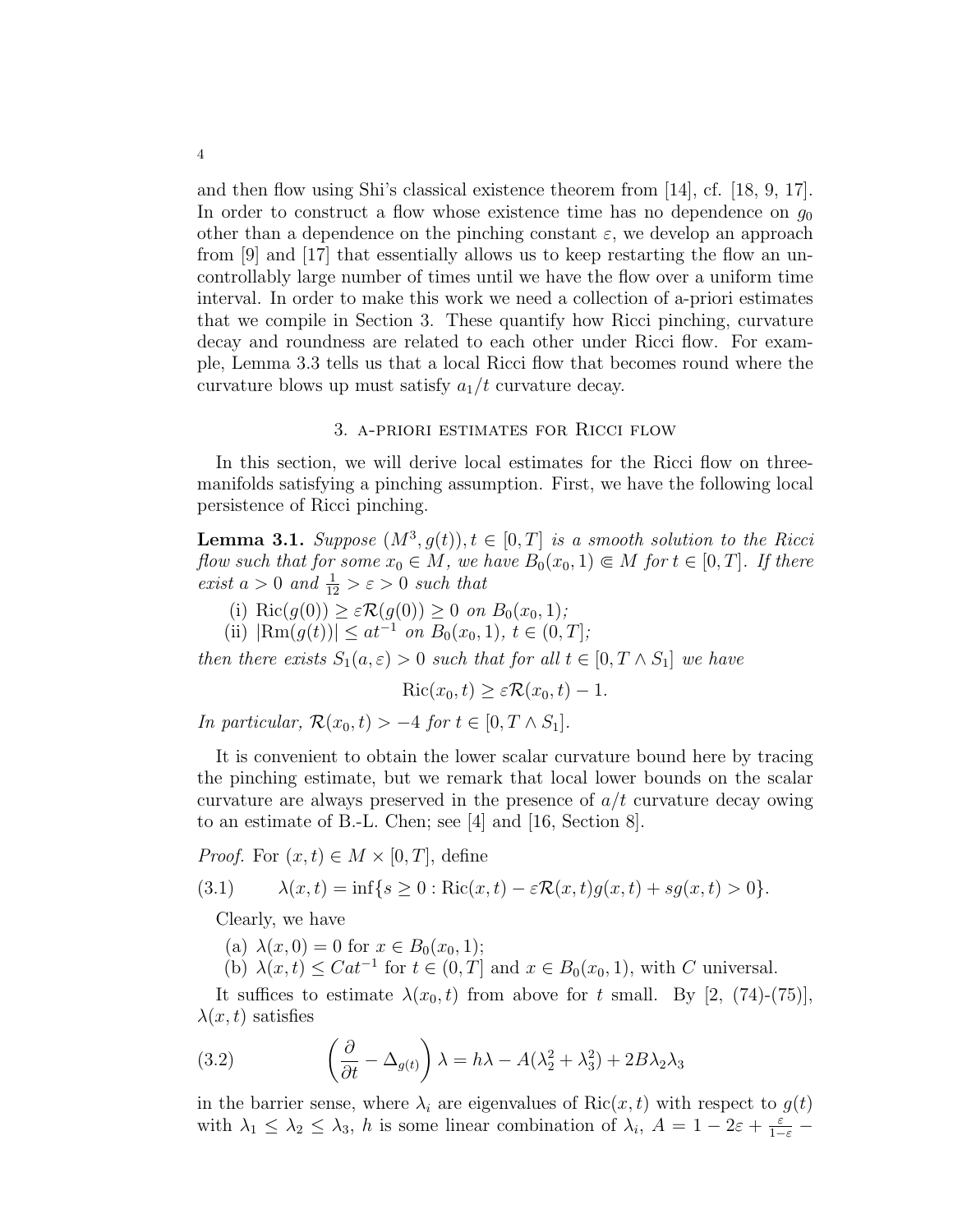$2\varepsilon$   $\left(\frac{\varepsilon}{12}\right)$  $\left(\frac{\varepsilon}{1-\varepsilon}\right)^2$  and  $B=1-\frac{\varepsilon}{1-\varepsilon}+2\varepsilon\left(\frac{\varepsilon}{1-\varepsilon}\right)$  $\frac{\varepsilon}{1-\varepsilon}$ <sup>2</sup>. Because  $0 < \varepsilon < \frac{1}{12}$ , we have  $A \ge B \ge 0$ and hence  $\lambda$  satisfies

(3.3) 
$$
\left(\frac{\partial}{\partial t} - \Delta_{g(t)}\right) \lambda \leq C_0 |\text{Rm}|\lambda
$$

for some constant  $C_0 > 0$ . We may now apply [11, Theorem 1.1] to conclude. This completes the proof.

The next lemma shows that under almost Ricci pinching, the Ricci flow will be almost Einstein.

**Lemma 3.2.** Suppose  $(M^3, g(t)), t \in [0, T]$  is a smooth solution to the Ricci flow and that for some  $x_0 \in M$ ,  $a > 0$  and  $\frac{1}{100} > \varepsilon > 0$  we have

- (i)  $B_t(x_0, 1) \in M$  for all  $t \in [0, T]$ ;
- (ii)  $\text{Ric}(g(t)) \geq \varepsilon \mathcal{R}(g(t)) 1$  for all  $x \in B_t(x_0, 1)$  and  $t \in [0, T]$ ;
- (iii)  $|\text{Rm}(x,t)| \leq at^{-1}$  for all  $x \in B_t(x_0,1)$  and  $t \in (0,T]$ .

Then there exist  $S_2 = S_2(a, \varepsilon)$ ,  $L_1(\varepsilon) > 0$  and  $\sigma(\varepsilon) \in (1, 2)$  so that at  $x_0$ , for all  $t \in (0, T ∧ S_2]$ , we have

$$
\left|\operatorname{Ric} - \frac{1}{3}\mathcal{R}g\right|^2 \le \frac{L_1}{t^{2-\sigma}} \cdot (\mathcal{R} + 4)^{\sigma}.
$$

*Proof.* By increasing a if necessary, we may assume that  $a > 1$ . In the proof, we will use  $c_i$  and  $C_i$  to denote constants depending only on  $\varepsilon, \sigma$ . We will follow closely the computations of Hamilton [7] and Lott [12]. We may assume  $S_2 \leq 1$  from the outset, and will constrain  $S_2$  further during the proof.

By taking the trace of (ii), we have

$$
(3.4) \qquad \qquad \mathcal{R}(g(t)) + 4 > \frac{1}{2}
$$

on  $B_t(x_0, 1)$ . In what follows, we will always work on  $B_t(x_0, 1)$  where (3.4) holds. Consider the function

$$
f(x,t) = \frac{1}{(\mathcal{R}+4)^{\sigma}} \left( |\text{Ric}|^2 - \frac{1}{3}(\mathcal{R}+4)^2 \right)
$$

on  $B_t(x_0, 1)$  where  $1 < \sigma < 2$  is a constant to be chosen later. This is welldefined on on  $B_t(x_0, 1)$  thanks to (3.4). This is a modified version of the quantity considered in [7, Theorem 10.1]. We will later show that a suitable bound on  $f(x, t)$  is equivalent to the conclusion of the lemma.

We first compute the evolution of  $|\text{Ric}|^2(\mathcal{R}+4)^{-\sigma}$ . By [7, Lemma 10.2], if  $\lambda \geq \mu \geq \nu$  denote the eigenvalues of Ric with respect to  $g(t)$ , then

(3.5) 
$$
\left(\frac{\partial}{\partial t} - \Delta_{g(t)}\right) |\text{Ric}|^2 = -2|\nabla_i \text{R}_{jk}|^2 + 4(T - L)
$$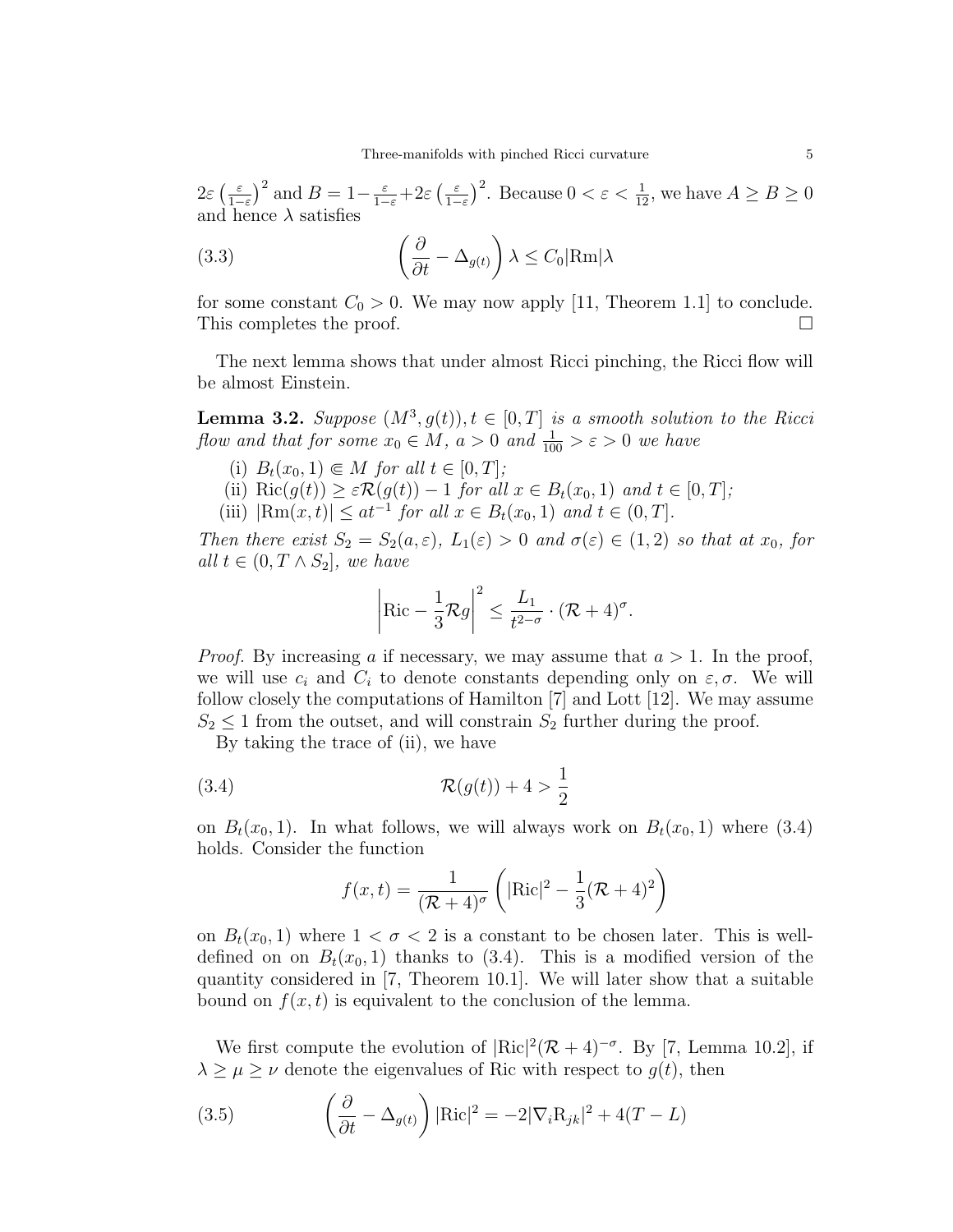where  
\n(3.6)  
\n
$$
\begin{cases}\nT = \lambda^3 + \mu^3 + \nu^3; \\
L = \lambda^3 + \mu^3 + \nu^3 - (\lambda^2 \mu + \lambda \mu^2 + \lambda \nu^2 + \lambda^2 \nu + \mu^2 \nu + \mu \nu^2) + 3\lambda \mu \nu.\n\end{cases}
$$

We will use this to compute the evolution of  $f$  by following [7, Lemma 10.3] as closely as possible to give

$$
(3.7)
$$
\n
$$
\left(\frac{\partial}{\partial t} - \Delta_{g(t)}\right) \frac{|\text{Ric}|^2}{(\mathcal{R} + 4)^{\sigma}}
$$
\n
$$
= \frac{1}{(\mathcal{R} + 4)^{\sigma}} \left(\frac{\partial}{\partial t} - \Delta_{g(t)}\right) |\text{Ric}|^2 + |\text{Ric}|^2 \left(\frac{\partial}{\partial t} - \Delta_{g(t)}\right) (\mathcal{R} + 4)^{-\sigma}
$$
\n
$$
- 2\langle \nabla |\text{Ric}|^2, \nabla (\mathcal{R} + 4)^{-\sigma} \rangle
$$
\n
$$
= (\mathcal{R} + 4)^{-\sigma} \left[ -2|\nabla \text{Ric}|^2 + 4(T - L) \right] - 2\sigma |\text{Ric}|^4 (\mathcal{R} + 4)^{-\sigma - 1}
$$
\n
$$
- \sigma(\sigma + 1)(\mathcal{R} + 4)^{-\sigma - 2} |\nabla \mathcal{R}|^2 |\text{Ric}|^2 + 2\sigma(\mathcal{R} + 4)^{-\sigma - 1} \langle \nabla |\text{Ric}|^2, \nabla \mathcal{R} \rangle
$$
\n
$$
= (\mathcal{R} + 4)^{-\sigma - 2} \left\{ -2(\mathcal{R} + 4)^2 |\nabla \text{Ric}|^2 + 2\sigma(\mathcal{R} + 4) \langle \nabla |\text{Ric}|^2, \nabla \mathcal{R} \rangle
$$
\n
$$
- \sigma(\sigma + 1)|\nabla \mathcal{R}|^2 |\text{Ric}|^2 \right\} + (\mathcal{R} + 4)^{-\sigma - 1} \left[ 4(T - L)(\mathcal{R} + 4) - 2\sigma |\text{Ric}|^4 \right].
$$

We now handle the first bracket more carefully. Following the computation in [7, page 284], we see that

(3.8)  
\n
$$
-2(\mathcal{R}+4)^{2}|\nabla \text{Ric}|^{2} + 2\sigma(\mathcal{R}+4)\langle \nabla \mathcal{R}, \nabla |\text{Ric}|^{2}\rangle - \sigma(\sigma+1)|\text{Ric}|^{2}|\nabla \mathcal{R}|^{2}
$$
\n
$$
= -2|(\mathcal{R}+4)\nabla_{i}\text{R}_{jk} - \mathcal{R}_{i}\text{R}_{jk}|^{2} + 2(\sigma-1)(\mathcal{R}+4)\langle \nabla \mathcal{R}, \nabla |\text{Ric}|^{2}\rangle
$$
\n
$$
+ [2 - \sigma(\sigma+1)]|\text{Ric}|^{2}|\nabla \mathcal{R}|^{2}
$$
\n
$$
= -2|(\mathcal{R}+4)\cdot \nabla_{i}\text{R}_{jk} - \mathcal{R}_{i}\text{R}_{jk}|^{2} + [2 - \sigma(\sigma+1)]|\text{Ric}|^{2}|\nabla \mathcal{R}|^{2}
$$
\n
$$
+ 2(\sigma-1)(\mathcal{R}+4)^{\sigma+1}\left(\left\langle \nabla \mathcal{R}, \nabla \frac{|\text{Ric}|^{2}}{(\mathcal{R}+4)^{\sigma}} \right\rangle + \frac{\sigma|\nabla \mathcal{R}|^{2}|\text{Ric}|^{2}}{(\mathcal{R}+4)^{\sigma+1}}\right)
$$
\n
$$
= -2|(\mathcal{R}+4)\cdot \nabla_{i}\text{R}_{jk} - \mathcal{R}_{i}\text{R}_{jk}|^{2} + (\sigma-2)(\sigma-1)|\text{Ric}|^{2}|\nabla \mathcal{R}|^{2}
$$
\n
$$
+ 2(\sigma-1)(\mathcal{R}+4)^{\sigma+1}\left\langle \nabla \mathcal{R}, \nabla \frac{|\text{Ric}|^{2}}{(\mathcal{R}+4)^{\sigma}} \right\rangle.
$$

6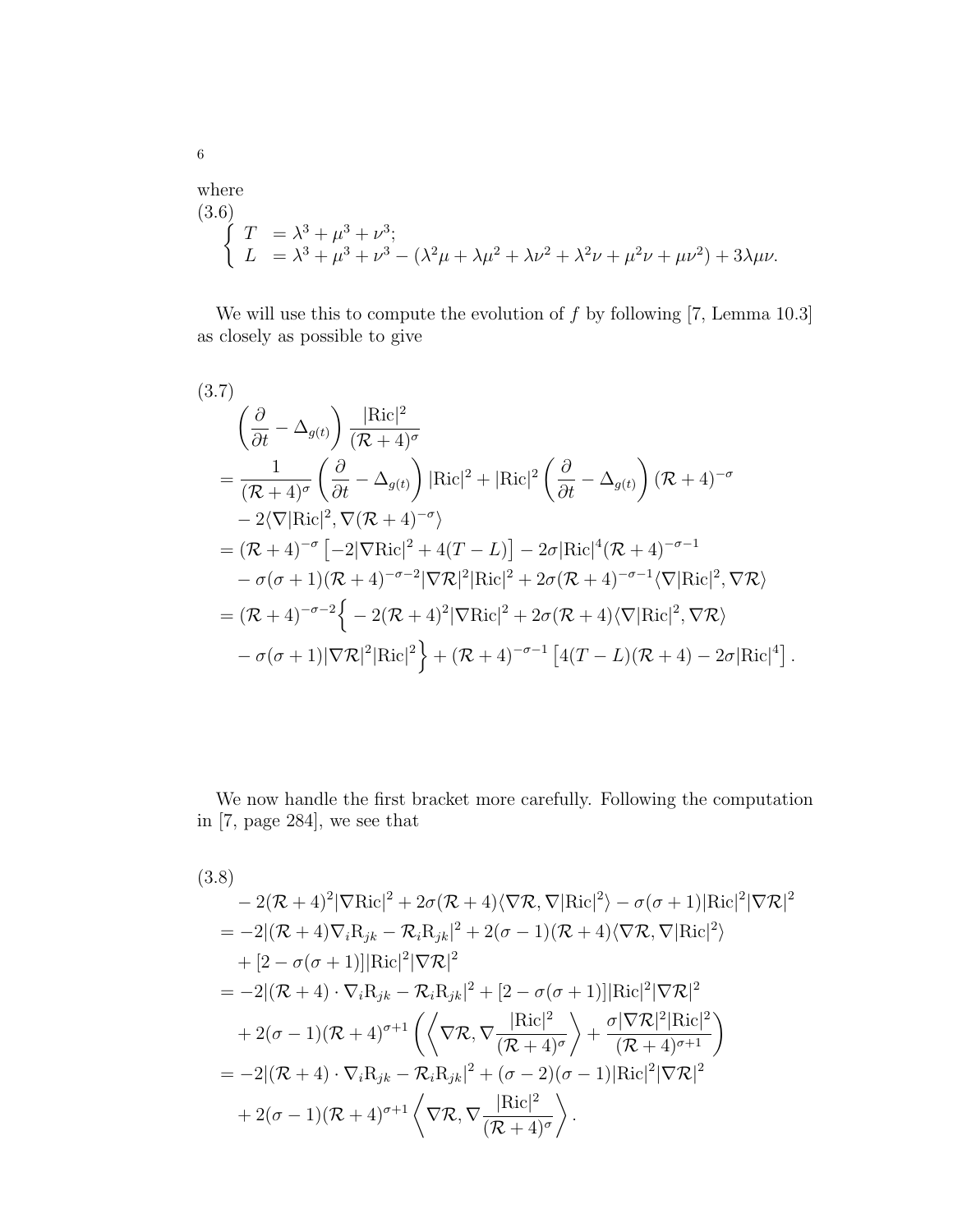Hence,

(3.9)  
\n
$$
\left(\frac{\partial}{\partial t} - \Delta_{g(t)}\right) \frac{|\text{Ric}|^2}{(\mathcal{R} + 4)^{\sigma}}\n= -\frac{2}{(\mathcal{R} + 4)^{\sigma+2}} |(\mathcal{R} + 4) \cdot \nabla_i \mathbf{R}_{jk} - \mathcal{R}_i \mathbf{R}_{jk}|^2 + \frac{2(\sigma - 1)}{\mathcal{R} + 4} \left\langle \nabla \mathcal{R}, \nabla \frac{|\text{Ric}|^2}{(\mathcal{R} + 4)^{\sigma}} \right\rangle\n- \frac{(2 - \sigma)(\sigma - 1)}{(\mathcal{R} + 4)^{\sigma+2}} |\text{Ric}|^2 |\nabla \mathcal{R}|^2 + \frac{4(T - L)(\mathcal{R} + 4) - 2\sigma |\text{Ric}|^4}{(\mathcal{R} + 4)^{\sigma+1}}.
$$

On the other hand,

$$
\begin{split}\n&\left(\frac{\partial}{\partial t} - \Delta_{g(t)}\right)(\mathcal{R} + 4)^{2-\sigma} \\
&= 2(2-\sigma)(\mathcal{R} + 4)^{1-\sigma}|\text{Ric}|^2 - (2-\sigma)(1-\sigma)(\mathcal{R} + 4)^{-\sigma}|\nabla \mathcal{R}|^2 \\
&= \frac{2(2-\sigma)}{(\mathcal{R} + 4)^{1+\sigma}}(\mathcal{R} + 4)^2|\text{Ric}|^2 + \frac{2(\sigma - 1)}{\mathcal{R} + 4}\left\langle\nabla \mathcal{R}, \nabla (\mathcal{R} + 4)^{2-\sigma}\right\rangle \\
&- \frac{(2-\sigma)(\sigma - 1)}{(\mathcal{R} + 4)^2}(\mathcal{R} + 4)^{2-\sigma}|\nabla \mathcal{R}|^2.\n\end{split}
$$

Therefore, the function  $f$  satisfies

$$
\left(\frac{\partial}{\partial t} - \Delta_{g(t)}\right) f
$$
\n
$$
= \left(\frac{\partial}{\partial t} - \Delta_{g(t)}\right) \left[\frac{|\text{Ric}|^2}{(\mathcal{R} + 4)^{\sigma}} - \frac{1}{3}(\mathcal{R} + 4)^{2-\sigma}\right]
$$
\n(3.11)\n
$$
= \frac{2(\sigma - 1)}{\mathcal{R} + 4} \langle \nabla \mathcal{R}, \nabla f \rangle - \frac{(2 - \sigma)(\sigma - 1)}{(\mathcal{R} + 4)^2} |\nabla \mathcal{R}|^2 f
$$
\n
$$
- \frac{2}{(\mathcal{R} + 4)^{\sigma+2}} |(\mathcal{R} + 4) \nabla_i \mathcal{R}_{jk} - \mathcal{R}_i \mathcal{R}_{jk}|^2
$$
\n
$$
+ \frac{2}{(\mathcal{R} + 4)^{\sigma+1}} \Big\{ (2 - \sigma) |\text{Ric}|^2 \Big[ |\text{Ric}|^2 - \frac{1}{3}(\mathcal{R} + 4)^2 \Big] - 2J \Big\}.
$$

where  $J(Ric) := |Ric|^4 + (\mathcal{R} + 4)(L - T)$ . More generally we will regard J as a function of  $(0, 2)$  tensors, depending only on their eigenvalues, that has this expression when applied to Ric.

We now examine the evolution of f wherever  $f > 0$ . In this case,

(3.12)  

$$
\left(\frac{\partial}{\partial t} - \Delta_{g(t)}\right) f \leq \frac{\sigma - 1}{2 - \sigma} \frac{|\nabla f|^2}{f} + \frac{2}{(\mathcal{R} + 4)^{\sigma+1}} \Big\{ (2 - \sigma) |\text{Ric}|^2 (\mathcal{R} + 4)^{\sigma} f - 2J \Big\}.
$$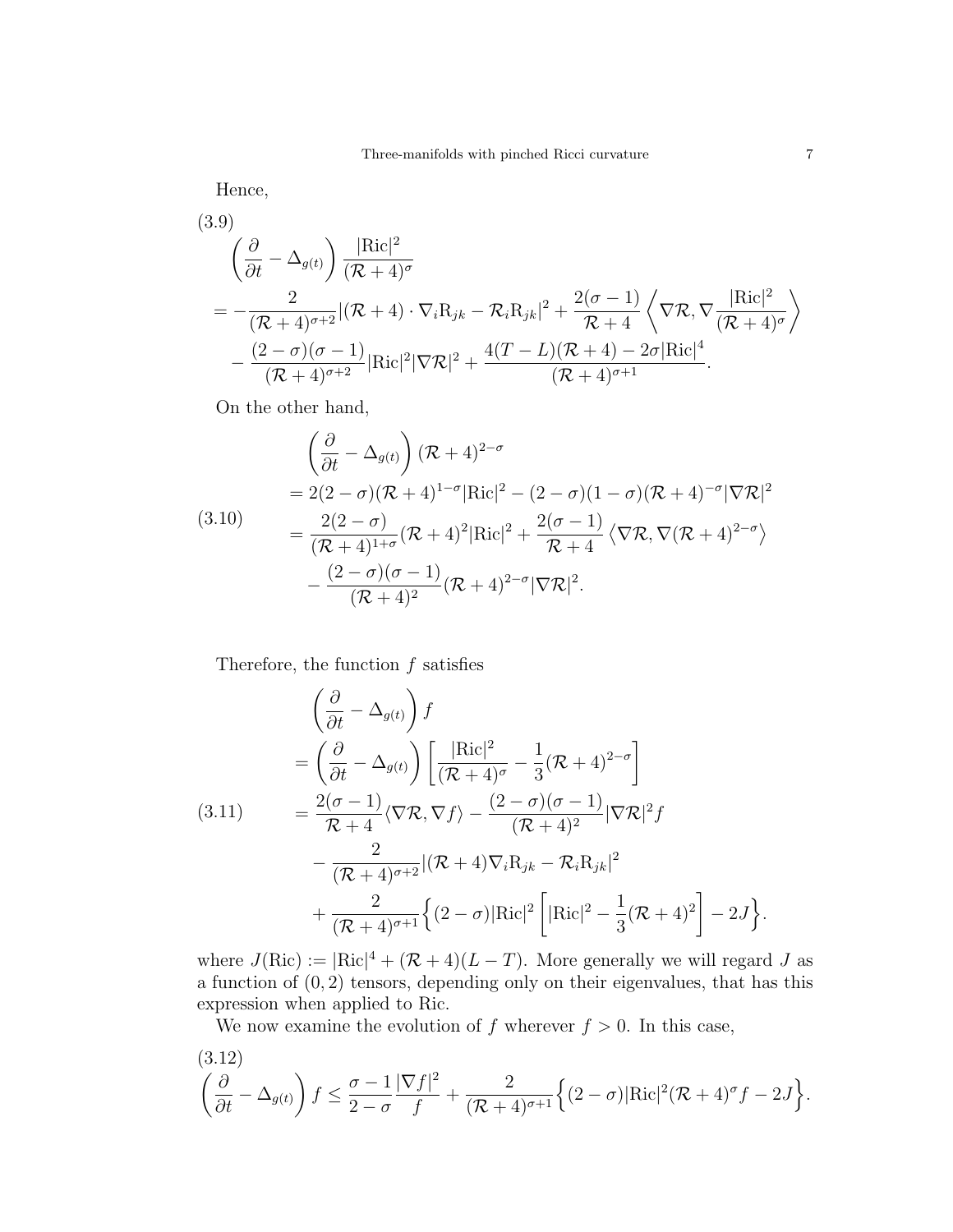To control the final term, consider the modified Ricci curvature tensor  $Ric =$ Ric + 2g and the corresponding modified scalar curvature tensor  $\tilde{\mathcal{R}} = \mathcal{R} + 6$ . By the almost pinching assumption for Ric and the fact that  $\varepsilon \in (0, \frac{1}{100})$ , we

$$
\tilde{\mathcal{R}} > 0 \quad \text{and} \quad \widetilde{\text{Ric}} \ge \varepsilon \tilde{\mathcal{R}}
$$

on  $B_t(x_0, 1)$  for  $t \leq T$ .

Consider the fourth order operator of Ric given by

$$
P(\text{Ric}) := |\text{Ric}|^4 + \mathcal{R}(L - T)
$$

so that  $J(Ric) = P(Ric) + 4(L - T)$ . Here  $P(Ric)$  is the quantity considered by Hamilton in [7, Lemma 10.7]. We instead apply it to the modified Ricci tensor Ric and  $\tilde{\mathcal{R}}$ . By putting Ric = Ric – 2g and  $\mathcal{R} = \tilde{\mathcal{R}}$  – 6, and treating terms that are less than quartic as error terms, we compute

$$
(2 - \sigma)|\text{Ric}|^{2} \left[|\text{Ric}|^{2} - \frac{1}{3}(\mathcal{R} + 4)^{2}\right] - 2J(\text{Ric})
$$
  
\n
$$
(3.13) = (2 - \sigma)|\text{Ric} - 2g|^{2} \left[|\text{Ric} - 2g|^{2} - \frac{1}{3}(\tilde{\mathcal{R}} - 2)^{2}\right] - 2J(\text{Ric} - 2g)
$$
  
\n
$$
\leq (2 - \sigma)|\text{Ric}|^{2} \left[|\text{Ric}|^{2} - \frac{1}{3}\tilde{\mathcal{R}}^{2}\right] - 2P(\text{Ric}) + C_{0}(|\text{Ric}|^{3} + 1)
$$

for some constant  $C_0 > 0$ . Here we have used the fact that  $T(\text{Ric})$  and  $L(\text{Ric})$ are third order operators on Ric. Since Ric  $> 0$ , we have  $|Ric| \leq \tilde{\mathcal{R}}$  and hence (3.4) implies that

.

(3.14)  
\n
$$
(2 - \sigma)|\text{Ric}|^2 \left[|\text{Ric}|^2 - \frac{1}{3}(\mathcal{R} + 4)^2\right] - 2J(\text{Ric})
$$
\n
$$
\leq (2 - \sigma)|\widetilde{\text{Ric}}|^2 \left[|\widetilde{\text{Ric}}|^2 - \frac{1}{3}\widetilde{\mathcal{R}}^2\right] - 2P(\widetilde{\text{Ric}}) + C_1(\mathcal{R} + 4)^3
$$

Applying [7, Lemma 10.7] on Ric, if  $2 - \sigma < \varepsilon^2$ , then

(3.15)  
\n
$$
(2 - \sigma)|\widetilde{\text{Ric}}|^2 \left[|\widetilde{\text{Ric}}|^2 - \frac{1}{3}\tilde{\mathcal{R}}^2\right] - 2P(\widetilde{\text{Ric}}) \le -\varepsilon^2 |\widetilde{\text{Ric}}|^2 \left[|\widetilde{\text{Ric}}|^2 - \frac{1}{3}\tilde{\mathcal{R}}^2\right]
$$
\n
$$
\le -\frac{1}{3}\varepsilon^2 (\mathcal{R} + 4)^{2+\sigma} f + C_2 (\mathcal{R} + 4)^3
$$

for some  $C_2 > 0$ , where we have used the identity  $|Ric|^2 \geq \frac{1}{3}\mathcal{R}^2$ , and where as usual we pay close attention to quartic terms and treat lower order terms as errors. Now we apply the observation in [1, Page 539] to see that  $f^{\frac{1}{2-\sigma}} \leq$ 

have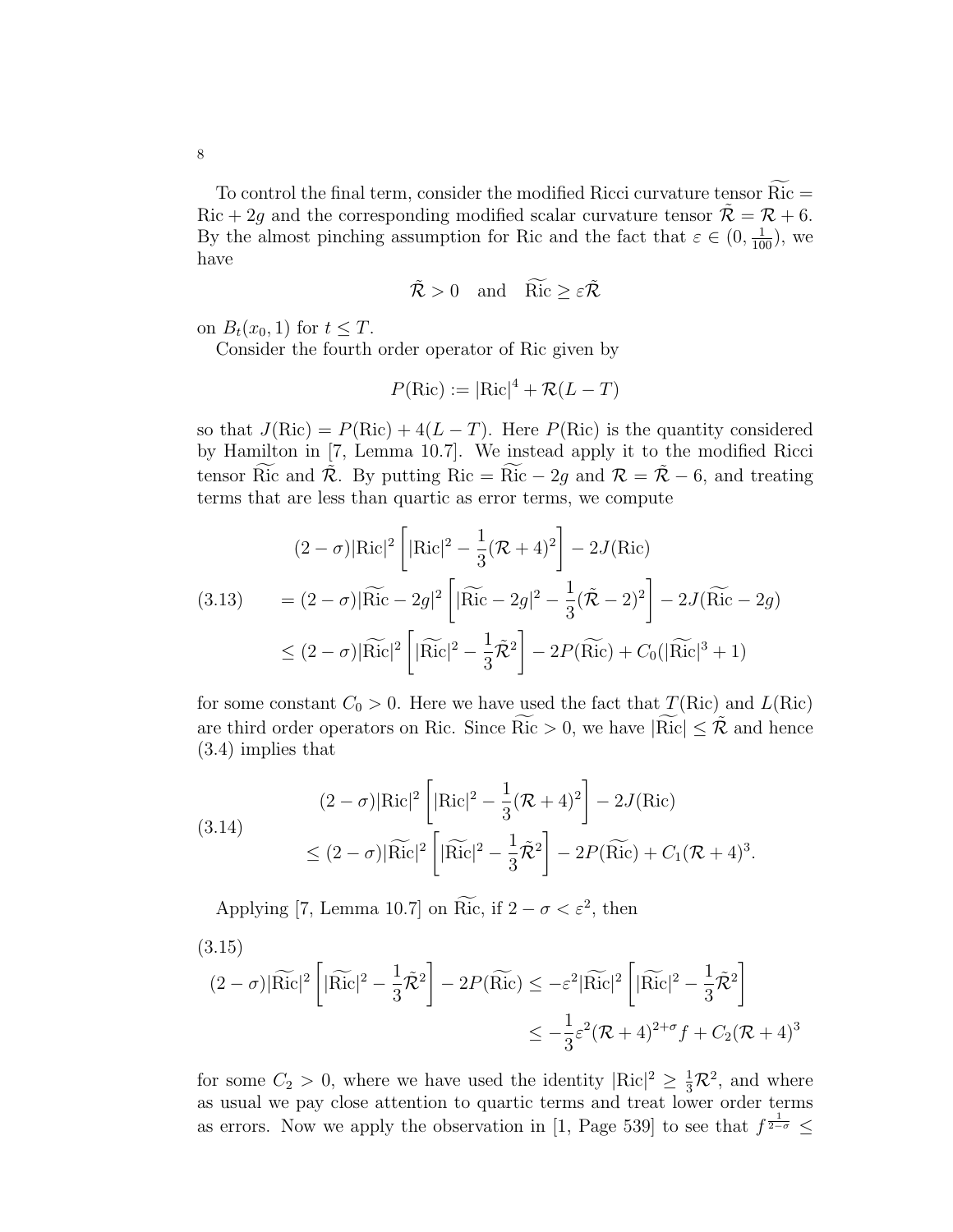$$
c_0^{-1}(\mathcal{R} + 4) \text{ for some } c_0(\varepsilon) > 0 \text{ since}
$$
  

$$
(\mathcal{R} + 4)^\sigma f = |\text{Ric}|^2 - \frac{1}{3}(\mathcal{R} + 4)^2 \le |\text{Ric}|^2
$$
  

$$
= |\widetilde{\text{Ric}} - 2g|^2
$$
  

$$
\le C_3(\mathcal{R} + 4)^{2-\sigma} \cdot (\mathcal{R} + 4)^\sigma.
$$

Here we have used (3.4) and the fact that  $\widetilde{Ric} > 0$ . Therefore, we conclude that

(3.17)  
\n
$$
(2-\sigma)|\widetilde{\text{Ric}}|^2 \left[|\widetilde{\text{Ric}}|^2 - \frac{1}{3}\widetilde{\mathcal{R}}^2\right] - 2P(\widetilde{\text{Ric}}) \le -\frac{c_1}{2}(\mathcal{R} + 4)^{1+\sigma} f^{\frac{3-\sigma}{2-\sigma}} + C_2(\mathcal{R} + 4)^3
$$

for some  $c_1(\varepsilon) > 0$ .

Combining (3.12), (3.14) and (3.17), we conclude that if  $2 - \varepsilon^2 < \sigma < 2$ , then

(3.18) 
$$
\left(\frac{\partial}{\partial t} - \Delta_{g(t)}\right) f \leq \frac{\sigma - 1}{2 - \sigma} \frac{|\nabla f|^2}{f} - c_2 f^{\frac{3 - \sigma}{2 - \sigma}} + C_4 (\mathcal{R} + 4)^{2 - \sigma}
$$

whenever  $f > 0$ . Equivalently,  $F = f^{\frac{1}{2-\sigma}}$  satisfies

(3.19) 
$$
\left(\frac{\partial}{\partial t} - \Delta_{g(t)}\right) F \leq -c_3 F^2 + C_5 (\mathcal{R} + 4)^{2-\sigma} F^{\sigma - 1} \leq -\frac{1}{2} c_3 F^2 + C_6 (1 + (at^{-1})^{\frac{2(2-\sigma)}{3-\sigma}})
$$

whenever  $F(x, t) > 0$ . Here we have used the  $a/t$  curvature decay assumption.

If we choose  $\sigma$  sufficiently close to 2 so that

$$
\frac{2-\sigma}{3-\sigma}<\frac{1}{4},
$$

then if  $S_2 < a^{-1}$ , (recall  $a > 1 \ge S_2 \ge t$  also), the function  $G = tF$  will satisfy

$$
t \cdot \left(\frac{\partial}{\partial t} - \Delta_{g(t)}\right) G \le t^2 \cdot \left(-\frac{1}{2}c_3 F^2 + C_6(1 + (at^{-1})^{1/2})\right) + tF
$$
  
(3.20)  

$$
\le -\frac{1}{2}c_3 G^2 + C_6 \left(1 + (at^3)^{1/2}\right) + G
$$

$$
\le -\frac{1}{4}c_3 G^2 + C_7
$$

for  $t \in (0, S_2 \wedge T]$  whenever  $G > 0$ .

Now we are ready to apply the local maximum principle. Let  $\phi$  be a nonincreasing smooth function on  $[0, +\infty)$  such that  $\phi(s) \equiv 1$  on  $[0, \frac{3}{4}]$  $\frac{3}{4}$ , vanishing outside [0, 1] and satisfying

$$
\phi'' \ge -10^3 \phi \quad \text{and} \quad |\phi'|^2 \le 10^3 \phi.
$$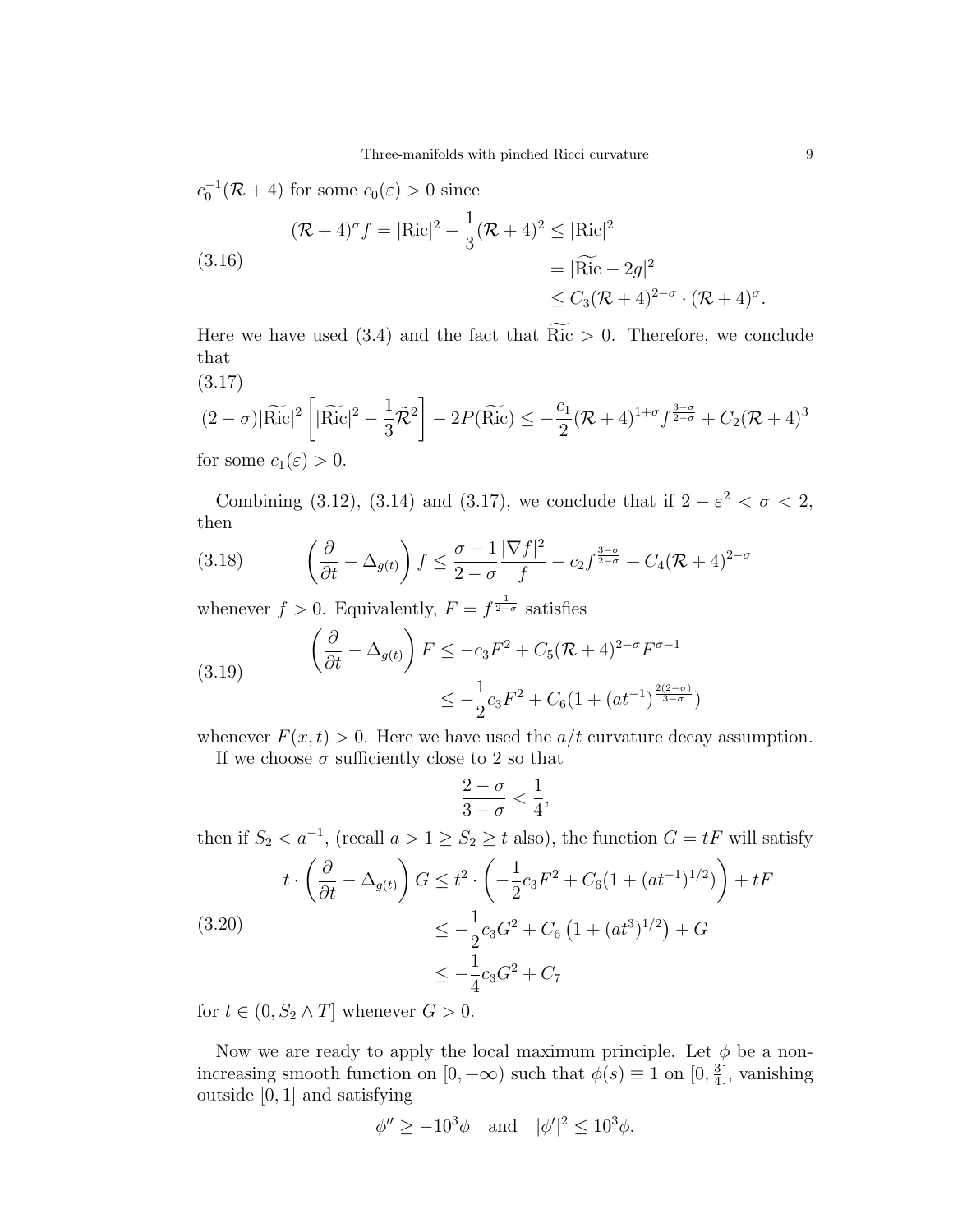Let  $\Phi(x,t) = e^{-10^3t} \phi(d_t(x,x_0) + \beta)$ √ at) be a cutoff function on M. The constant  $\beta$  is a universal constant so that

(3.21) 
$$
\left(\frac{\partial}{\partial t} - \Delta_{g(t)}\right) \Phi \le 0
$$

in the barrier sense using [13, Lemma 8.3]. We may assume  $\Phi$  to be smooth when we apply the maximum principle; for example see [16, Section 7] for a detailed exposition.

Now we apply the maximum principle on  $M \times [0, T \wedge S_2]$  to estimate G on  $B_t(x_0, \frac{1}{2})$  $\frac{1}{2}$ ). Owing to the cutoff  $\Phi$ , the product  $\Phi \cdot G$  must attain a maximum at some  $(x_1, t_1) \in M \times [0, T \wedge S_2]$ . If  $t_1 = 0$ , the conclusion holds trivially since  $G(x_1, 0) = 0$ . Thus, we may assume  $t_1 > 0$ . At  $(x_1, t_1)$  where  $\Phi G$  achieves a maximum, we may assume  $G(x_1, t_1) > 0$  so that

$$
0 \leq t\Phi \left(\frac{\partial}{\partial t} - \Delta_{g(t)}\right)(\Phi G)
$$
  
=  $tG\Phi \left(\frac{\partial}{\partial t} - \Delta_{g(t)}\right)\Phi + \Phi^2 t \left(\frac{\partial}{\partial t} - \Delta_{g(t)}\right)G - 2t\Phi \langle \nabla \Phi, \nabla G \rangle$   

$$
\leq \Phi^2 \left(-\frac{1}{4}c_3G^2 + C_7\right) + 2G|\nabla \Phi|^2
$$
  

$$
\leq -\frac{1}{8}c_3(\Phi G)^2 + C_8.
$$

Here we have used that  $\nabla(\Phi G) = 0$  at  $(x_1, t_1)$  and  $t \leq S_2 \leq 1$ . We also used that  $\frac{|\nabla \Phi|^2}{\Phi}$  $\frac{\Phi|^2}{\Phi}$  is bounded by construction.

In particular we find that  $\Phi G(x_1, t_1) \leq C_9$  and hence,

(3.23) 
$$
\sup_{M \times [0, T \wedge S_2]} \Phi G \leq \Phi G|_{(x_1, t_1)} \leq C_9.
$$

Notice that  $B_t(x_0, \frac{1}{2})$  $\frac{1}{2}$ ) ⊂ {(x, t) :  $\Phi = 1$ } if  $t < (16\beta^2 a)^{-1}$ . This shows that if we shrink  $S_2$  further, then for all  $t \in (0, T \wedge S_2]$ ,

(3.24) 
$$
f(x_0, t) = (t^{-1}G(x_0, t))^{2-\sigma} \leq C_{10}t^{\sigma-2}.
$$

To recover our conclusion from f, it suffices to point out that from  $\widetilde{Ric} > 0$ and  $(3.4)$ , we have at  $x_0$  that

(3.25)  

$$
\begin{aligned}\n\left| \text{Ric} - \frac{1}{3} \mathcal{R}g \right|^2 &\leq \left| \text{Ric} - \frac{1}{3} (\mathcal{R} + 4)g \right|^2 + C_{11} (\mathcal{R} + 4) \\
&= (\mathcal{R} + 4)^{\sigma} f + C_{12} (\mathcal{R} + 4) \\
&\leq C_{10} t^{\sigma - 2} (\mathcal{R} + 4)^{\sigma} + C_{12} (\mathcal{R} + 4).\n\end{aligned}
$$

Since  $\sigma \in (1, 2)$ , we can absorb the final term, after possibly reducing  $S_2$  one final time, thus completing the proof.  $\Box$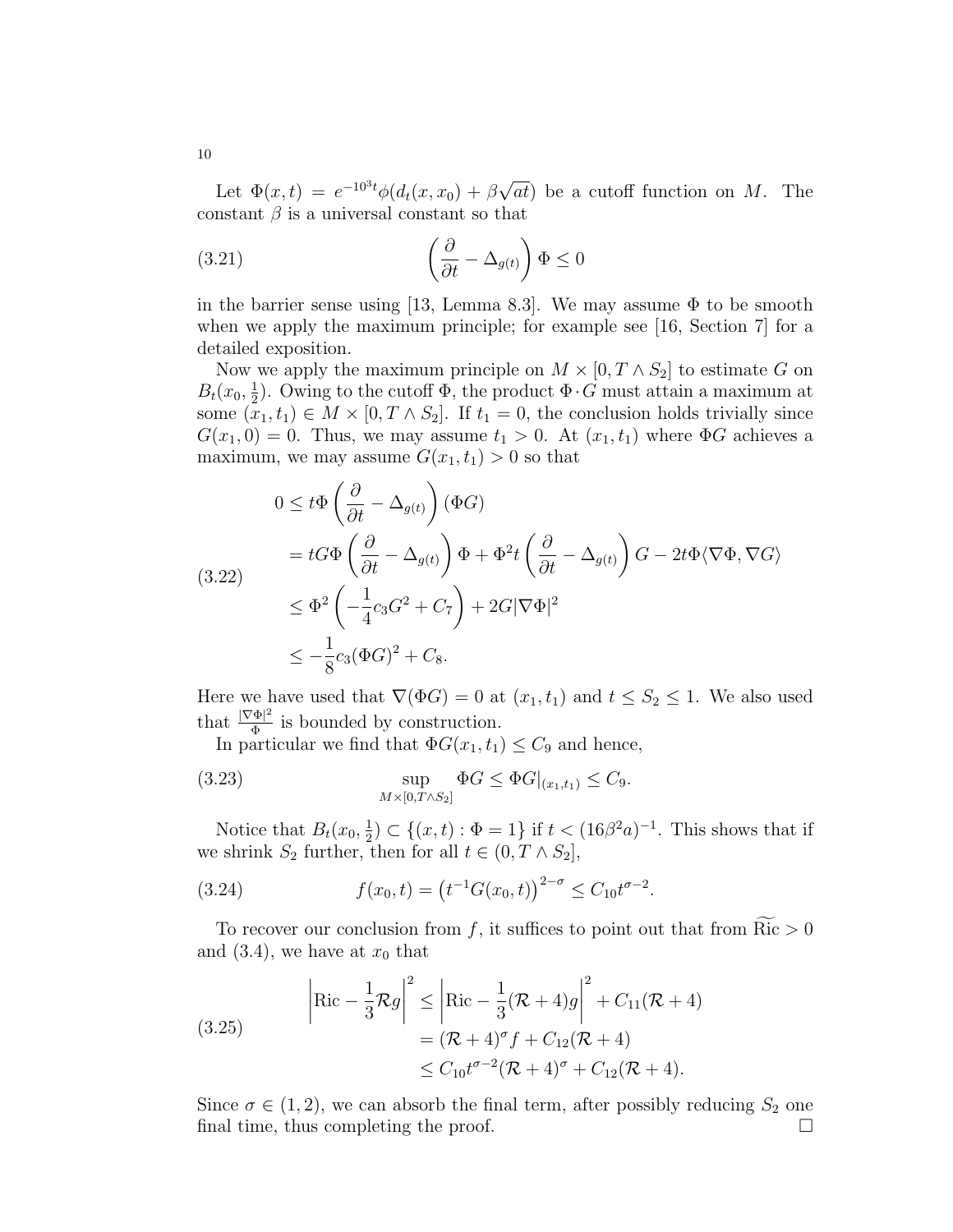Next, we show that under the estimate from Lemma 3.2, the Ricci flow gains a curvature decay estimate.

**Lemma 3.3.** Suppose  $M^3$  is a non-compact (connected) manifold and  $g(t)$ ,  $t \in$ [0, T] is a smooth solution to the Ricci flow on M so that for some  $x_0 \in M$ ,

- (i)  $B_t(x_0, 1) \in M$  for  $t \in [0, T]$ ;
- (ii)  $\mathcal{R}(x,t) > -4$  for  $x \in B_t(x_0,1), t \in [0,T]$ ;
- (iii)  $\left|\operatorname{Ric} \frac{1}{3}\mathcal{R}g\right|$  $2 \leq L t^{\sigma-2} (\mathcal{R} + L)^{\sigma}$  on  $B_t(x_0, 1)$  for  $t \in [0, T]$  and some  $L > 0, \sigma \in (1, 2).$

Then there exist  $a_1(\sigma, L), S_3(\sigma, L) > 0$  such that for  $t \in (0, T \wedge S_3]$  we have  $|\text{Rm}(x_0, t)| \leq a_1 t^{-1}.$ 

Proof. The proof of the curvature estimate follows the point-picking argument from [16, Lemma 2.1].

Suppose the conclusion is false, then there exist  $\sigma \in (1,2)$  and  $L > 0$  such that for any  $a_k \to +\infty$ , there exists a sequence of three-dimensional noncompact manifolds  $M_k$ , Ricci flows  $g_k(t)$ ,  $t \in [0, T_k]$  on  $M_k$  and points  $x_k \in M_k$ satisfying the hypotheses of the lemma but so that the curvature conclusion fails in an arbitrarily short time. We may assume  $a_kT_k \to 0$ . By smoothness of each Ricci flow, we can choose  $t_k \in (0, T_k]$  so that

- (i)  $B_{q_k(t)}(x_k, 1) \in M_k$  for  $t \in [0, t_k];$
- (ii)  $\mathcal{R}(g_k(t)) > -4$  on  $B_{g_k(t)}(x_k, 1), t \in [0, t_k];$
- (iii)  $\left| \text{Ric}(g_k(t)) \frac{1}{3} \mathcal{R}(g_k(t)) g_k(t) \right|$  $2 \leq L t^{\sigma-2} (\mathcal{R}(g_k(t)) + L)^{\sigma}$  on  $B_{g_k(t)}(x_k, 1)$ for  $t \in [0, t_k]$ ;
- (iv)  $|\text{Rm}(g_k(t))|(x_k) < a_k t^{-1}$  for  $t \in (0, t_k)$ ;
- (v)  $|\text{Rm}(g_k(t_k))|(x_k) = a_k t_k^{-1}$  $\frac{-1}{k}$ .

By (iv) and the fact that  $a_k t_k \rightarrow 0$ , [16, Lemma 5.1] implies that for k sufficiently large, we can find  $\beta > 0, \tilde{t}_k \in (0, t_k]$  and  $\tilde{x}_k \in B_{g_k(\tilde{t}_k)}(x_k, \frac{3}{4}$ 1  $\frac{1}{2}\beta\sqrt{a_k\tilde{t}_k}$  such that

$$
(3.26) \qquad |\text{Rm}(g_k(x,t))| \le 4|\text{Rm}(g_k(\tilde{x}_k, \tilde{t}_k))| = 4Q_k
$$

whenever  $d_{g_k(\tilde{t}_k)}(x, \tilde{x}_k) < \frac{1}{8}$  $\frac{1}{8}\beta a_k Q_k^{-1/2}$  $\frac{-1}{k}$  and  $\tilde{t}_k - \frac{1}{8}$  $\frac{1}{8} a_k Q_k^{-1} \leq t \leq \tilde{t}_k$  where  $\tilde{t}_k Q_k \geq$  $a_k \to +\infty$ .

Consider the parabolic rescaling centred at  $(\tilde{x}_k, \tilde{t}_k)$ , namely  $\tilde{g}_k(t) = Q_k g_k(\tilde{t}_k+t)$  $Q_k^{-1}$  $\frac{1}{k}$  t for  $t \in \left[-\frac{1}{8}\right]$  $\frac{1}{8}a_k, 0]$  so that

(a)  $|\text{Rm}_{\tilde{q}_k(0)}(\tilde{x}_k)| = 1;$ (b)  $|\text{Rm}_{\tilde{g}_k(t)}| \leq 4$  on  $B_{\tilde{g}_k(0)}(\tilde{x}_k, \frac{1}{8})$  $\frac{1}{8}\beta a_k \rangle \times \left[-\frac{1}{8}\right]$  $\frac{1}{8}a_k, 0]$ , and (c) on  $B_{\tilde{g}_k(0)}(\tilde{x}_k, \frac{1}{8})$  $\frac{1}{8}\beta a_k$ ), (3.27)  $\sqrt{ }$  $\left| \right|$  $\mathcal{L}$  $\mathcal{R}(\tilde{g}_k(0)) > -4Q_k^{-1}$  $\frac{-1}{k};$   $\operatorname{Ric}(\tilde{g}_k(0)) - \frac{1}{2}$  $\frac{1}{3} \mathcal{R}(\tilde{g}_k(0))\tilde{g}_k(0)$  2  $\leq La_k^{\sigma-2}(\mathcal{R}(\tilde{g}_k(0)) + LQ_k^{-1})^{\sigma},$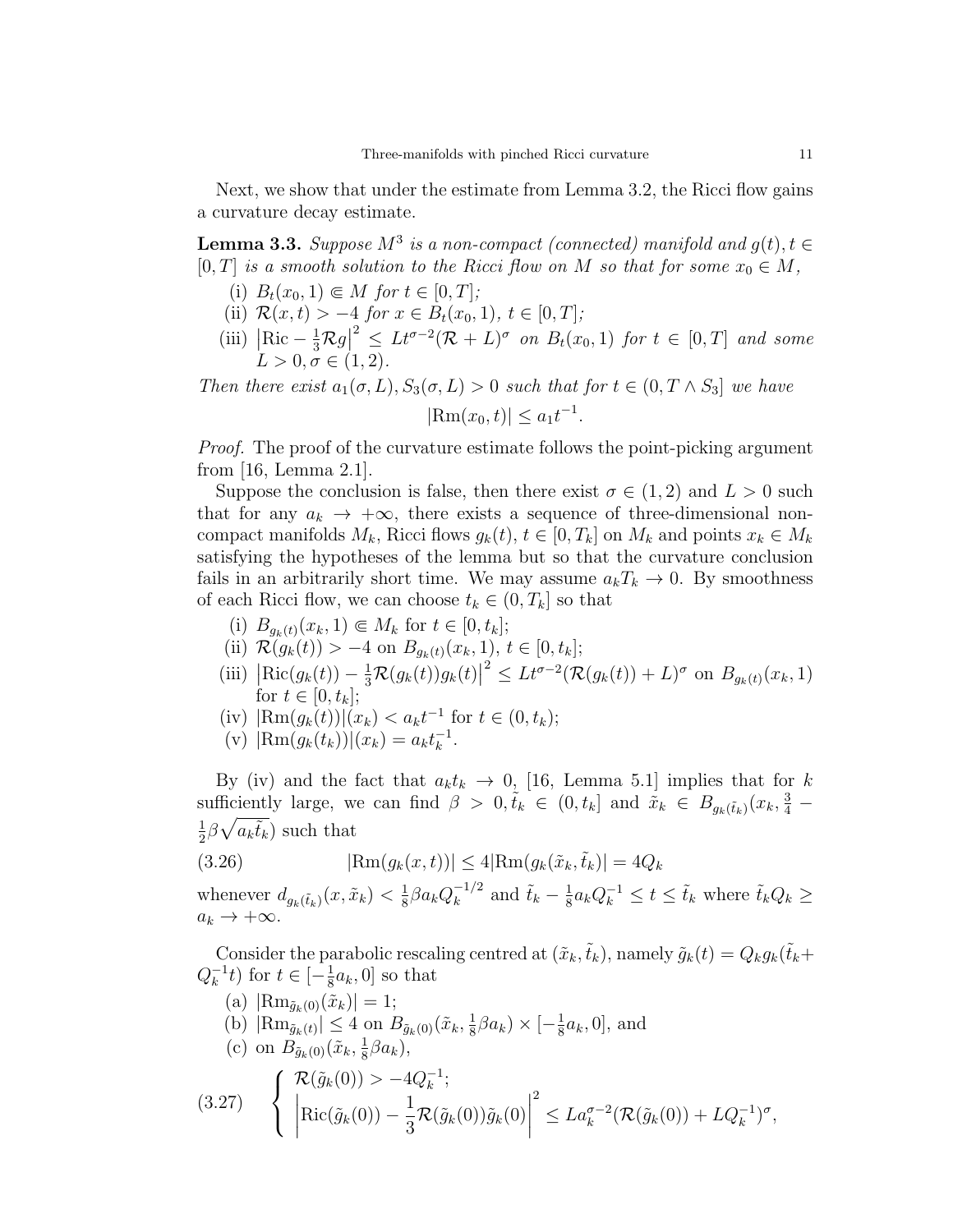where we used that  $\tilde{t}_k Q_k \ge a_k$  to obtain the final estimate.

It what follows, we tread carefully to accommodate the fact that we have no uniform lower bound on the injectivity radius of  $\tilde{g}_k(0)$ . By (b), we can pick a universal  $\rho > 0$  so that the conjugate radius is always larger than  $\rho$ . Therefore we can lift  $(B_{\tilde{g}_k(0)}(\tilde{x}_k, \rho), \tilde{g}_k(t))$  to  $(B_{euc}(\rho), \tilde{g}_k(t))$  by the exponential map of  $\tilde{g}_k(0)$  at  $\tilde{x}_k$ . By Shi's estimate [14], we may assume  $\tilde{g}_k(t)$  converges to  $\tilde{g}_{\infty}(t)$  uniformly locally smoothly on the  $B_{euc}(\rho) \times (-\infty, 0]$  after passing to a subsequence. Using (c), we conclude that

(3.28) 
$$
\begin{cases} \mathcal{R}(\tilde{g}_{\infty}(0)) \geq 0; \\ \text{Ric}(\tilde{g}_{\infty}(0)) = \frac{1}{3}\mathcal{R}(\tilde{g}_{\infty}(0))\tilde{g}_{\infty}(0) \end{cases}
$$

and hence  $\tilde{g}_{\infty}(0)$  is Einstein with non-negative Einstein constant on the Euclidean ball of radius  $\rho$ , thanks to the Bianchi identity, and thus has constant non-negative sectional curvature. By (a) and the smooth convergence, the constant sectional curvature must be positive and hence  $\text{Ric}(\tilde{q}_{\infty}(0)) = 3\alpha$  on the Euclidean ball of radius  $\rho$  for some  $\alpha > 0$  that could be computed explicitly.

We now extend this control to a larger region. For any fixed  $r > \rho$  and each k, pick a maximal disjoint collection of balls  $B_{\tilde{g}_k(0)}(y_k^j)$  $(\tilde{x}_k, \frac{\rho}{100})$  within  $B_{\tilde{g}_k(0)}(\tilde{x}_k, r)$ , indexed by j. By volume comparison, the number of points  $y_k^j$  $\frac{\partial}{\partial k}$  is bounded uniformly in  $k$ , and so by passing to a subsequence we may assume that  $j$ always ranges from 1 to some  $J \in \mathbb{N}$ . We thus have J sequences  $y_k^j$  $\frac{j}{k}$  that can be substituted for  $\tilde{x}_k$  in the previous process of lifting by the exponential map and passing to a subsequence to give a limit that is of constant sectional curvature. After passing to all  $J$  subsequences, because of the overlaps between the covering balls  $B_{\tilde{g}_k(0)}(y_k^j)$  $(k, \rho)$  we deduce that each limit has the *same* constant sectional curvature. In particular, after deleting finitely many elements of the sequence we may assume that  $\text{Ric}(\tilde{g}_k(0)) > 2\alpha$  on  $B_{\tilde{g}_k(0)}(\tilde{x}_k, r)$  for all  $k \in \mathbb{N}$ .

But it is well understood that one cannot have a large region of a manifold But it is well understood that one cannot have a large region of a manifold with controllably positive Ricci curvature: Set  $L := 2\pi/\sqrt{\alpha}$  and take the subsequence constructed above corresponding to  $r = 2L$ . Then  $\text{Ric}(\tilde{g}_1(0)) > 2\alpha$  on  $B_{\tilde{g}_1(0)}(\tilde{x}_1, 2L)$ . Suppose there exists  $z \in B_{\tilde{g}_1(0)}(\tilde{x}_1, 2L)$  such that  $d_{\tilde{g}_1(0)}(\tilde{x}_1, z) =$ L. Let  $\gamma$  be a minimizing geodesic realizing  $d_{\tilde{g}_1(0)}(\tilde{x}_1, z) = L$ ; then  $\gamma$  must lie inside  $B_{\tilde{g}_1(0)}(\tilde{x}_1, 2L)$  where the Ricci curvature is bounded from below by  $2\alpha$ . By the proof of the Bonnet-Myers theorem, the Ricci curvature's lower bound imthe proof of the bonnet-myers theorem, the Kicci curvature shower bound im-<br>plies  $d_{\tilde{g}_1(0)}(\tilde{x}_1, z) \leq \pi/\sqrt{\alpha}$  which is impossible. And hence,  $B_{\tilde{g}_1(0)}(\tilde{x}_1, L) = M_1$ which contradicts that  $B_{g_1(\tilde{t}_1)}(x_1, 1) \in M_1$  and the non-compactness of  $M_1$ .

#### 4. Ricci flow lemmas

In this section we recall some useful results about Ricci flow. The first of these is a result of Hochard that allows us to modify an incomplete Riemannian metric at its extremities in order to make it complete, without increasing the curvature too much, and without changing it in the interior.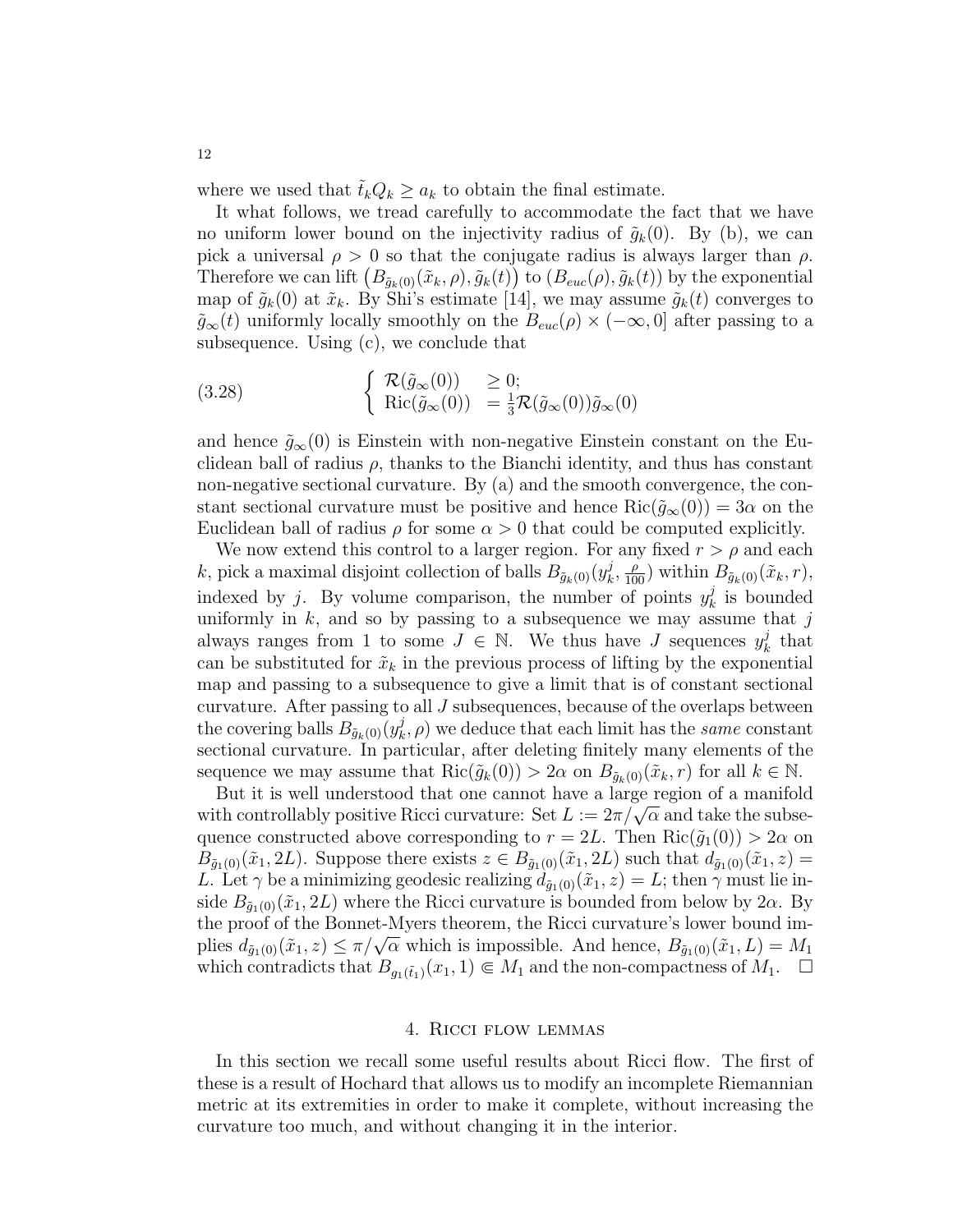**Lemma 4.1** (Hochard [10, Corollaire IV.1.2]). There exists  $\sigma(n) > 1$  such that given a Riemannian manifold  $(N^n, g)$  with  $|\text{Rm}(g)| \leq \rho^{-2}$  throughout for some  $\rho > 0$ , there exists a complete Riemannian metric h on N such that

- (1)  $h \equiv g$  on  $N_\rho := \{x \in N : B_q(x, \rho) \in N\}$ , and
- (2)  $|\text{Rm}(h)| \leq \sigma \rho^{-2}$  throughout N.

An immediate consequence of Hochard's lemma, via Shi's existence theorem for Ricci flow starting with complete initial metrics of bounded curvature [14], is the following local existence result for Ricci flow.

**Proposition 4.2.** There exist constants  $\alpha(n) \in (0,1]$  and  $\Lambda(n) > 1$  so that the following is true. Suppose  $(N^n, h_0)$  is a smooth manifold (not necessarily complete) that satisfies  $|\text{Rm}(h_0)| \leq \rho^{-2}$  throughout, for some  $\rho > 0$ . Then there exists a smooth Ricci flow  $h(t)$  on N for  $t \in [0, \alpha \rho^2]$ , with the properties that

- (i)  $h(0) = h_0$  on  $N_\rho = \{x \in N : B_{h_0}(x, \rho) \in N\};$
- (ii)  $|\text{Rm}(h(t))| \leq \Lambda \rho^{-2}$  throughout  $N \times [0, \alpha \rho^2]$ .

When applying this lemma, we will only be interested in the restriction of  $h(t)$  to the subset  $N<sub>o</sub>$ .

We also recall the shrinking balls lemma, which is one of the local ball inclusion results based on the distance distortion estimates of Hamilton and Perelman from [13, Lemma 8.3].

**Lemma 4.3** ([16, Corollary 3.3]). There exists a constant  $\beta = \beta(n) \geq 1$ depending only on n such that the following is true. Suppose  $(N^n, g(t))$  is a Ricci flow for  $t \in [0, S]$  and  $x_0 \in N$  with  $B_0(x_0, r) \in N$  for some  $r > 0$ , and  $\text{Ric}(g(t)) \leq a/t$  on  $B_{g_0}(x_0, r)$  for each  $t \in (0, S]$ . Then

$$
B_t\left(x_0,r-\beta\sqrt{at}\right)\subset B_{g_0}(x_0,r).
$$

### 5. Existence of Ricci flow

In this section, we will construct the Ricci flow starting from complete noncompact manifolds with non-negatively pinched Ricci curvature. More generally, we will construct the partial Ricci flow which is based on the ideas from the work of Hochard [9], Simon and the second named author [17].

**Theorem 5.1.** For all  $\frac{1}{12} > \varepsilon > 0$ , there exist  $T(\varepsilon)$ ,  $a_0(\varepsilon) > 0$  such that the following holds. Suppose  $(M^3, g_0)$  is a three-dimensional manifold and  $p \in M$ so that

- (i)  $B_{g_0}(p, R+4) \in M$  for some  $R \ge 1$ ;
- (ii) Ric $(g_0) \geq \varepsilon \mathcal{R}(g_0) \geq 0$  on  $B_{g_0}(p, R+4)$ .

Then there exists a smooth Ricci flow solution  $g(t)$  defined on  $B_{g_0}(p, R) \times [0, T]$ such that  $g(0) = g_0$ ,  $|\text{Rm}(x, t)| \le a_0 t^{-1}$  and

(5.1) 
$$
\operatorname{Ric}(x,t) \ge \varepsilon \mathcal{R}(x,t) - 1
$$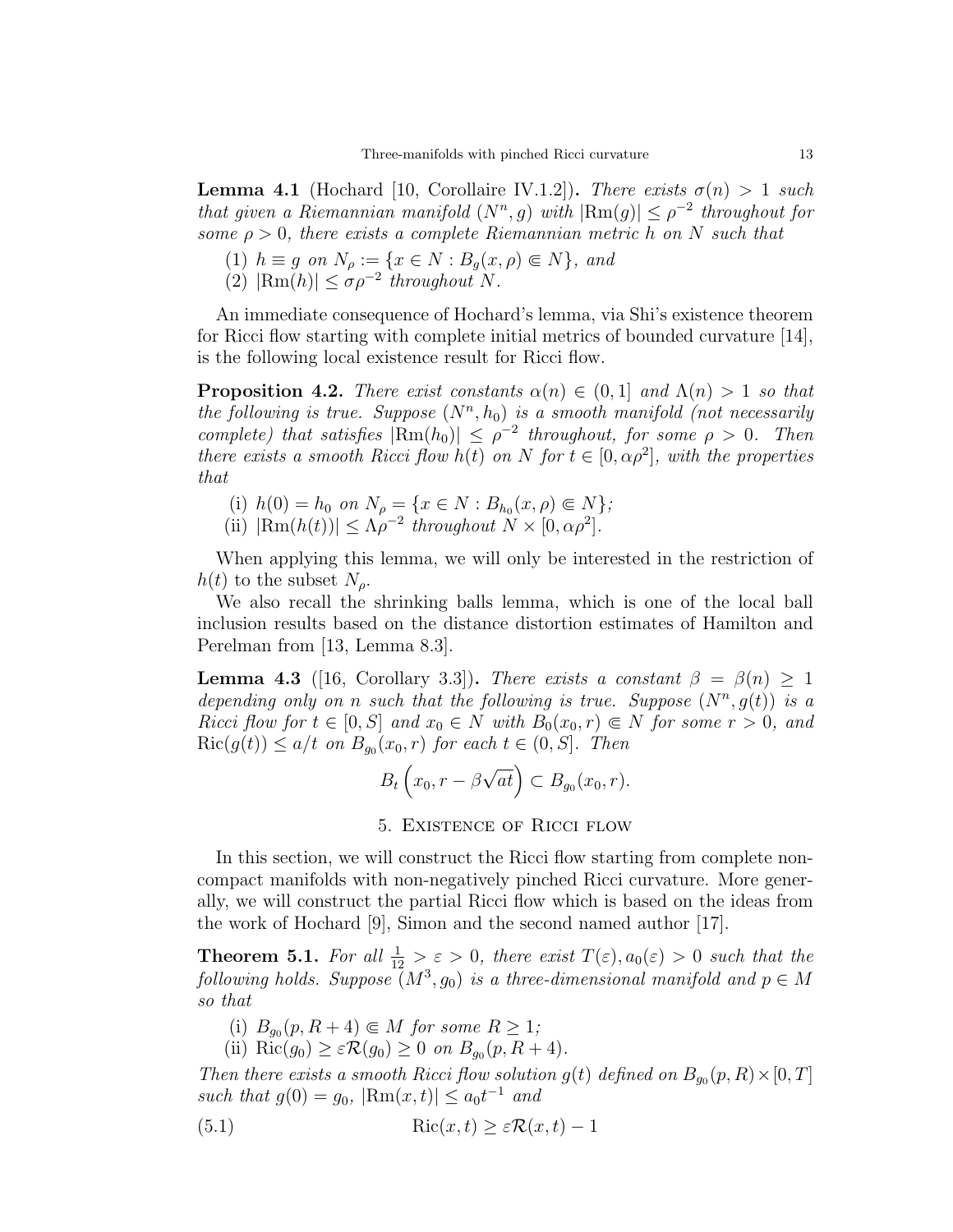for all  $(x,t) \in B_{g_0}(p,R) \times (0,T]$ .

Proof. We begin by specifying the constants that will be used in the proof. For the given pinching constant  $\varepsilon$ , we will use:

- $\Lambda(3) > 1$  and  $\alpha(3) \in (0,1]$ : from Proposition 4.2;
- $\beta(3)$ : from Lemma 4.3;
- $L_1(\varepsilon) > 0, \sigma(\varepsilon) \in (1, 2)$ : from Lemma 3.2;
- $a_1(\sigma, L_1)$ ,  $S_3(\sigma, L_1)$ : from Lemma 3.3;
- $a_0 := \max\{\Lambda \alpha, \Lambda (a_1 + \alpha), 1\};$
- $S_1(a_0, \varepsilon)$ : from Lemma 3.1;
- $S_2(a_0, \varepsilon)$ : from Lemma 3.2;
- $\Lambda_0 := 16 \cdot \max\{(a_0 a_1)^{-1/2}, \beta, S_1^{-1/2}, S_2^{-1/2}, S_3^{-1/2}\};$
- $\mu = \sqrt{1 + \alpha a_1^{-1}} 1 > 0.$

Choose  $1 \ge \rho > 0$  sufficiently small so that for all  $x \in B_{g_0}(p, R+4)$ , we have  $|\text{Rm}(g_0)| \le \rho^{-2}$ . By Proposition 4.2, applied with  $N = \tilde{B}_{g_0}(p, R+4)$ , we can find a smooth solution  $g(t)$  to the Ricci flow on (a superset of)  $B_{g_0}(p, R+)$  $3) \times [0, \alpha \rho^2]$  with  $|\text{Rm}(g(t))| \leq \Lambda \rho^{-2}$  and (once restricted to  $B_{g_0}(p, R+3)$ ) with initial data  $q_0$ . Because  $a_0 \geq \Lambda \alpha$ , the curvature bound can be weakened to  $|\text{Rm}(g(t))| \le a_0 t^{-1}$ .

We now define sequences of times  $t_k$  and radii  $r_k$  inductively as follows:

- (a)  $t_1 = \alpha \rho^2$ ,  $r_1 = R + 3$ , where  $\rho$  is obtained from above;
- (b)  $t_{k+1} = (1 + \mu)^2 t_k = (1 + \alpha a_1^{-1}) t_k$  for  $k \ge 1$ ;
- (c)  $r_{k+1} = r_k \Lambda_0 \sqrt{a_0 t_k}$  for  $k \geq 1$ .

Let  $P(k)$  be the following statement: there is a smooth Ricci flow solution  $g(t)$  defined on  $B_{g_0}(p,r_k) \times [0, t_k]$  with  $g(0) = g_0$  such that  $|\text{Rm}(g(t))| \le a_0 t^{-1}$ . Noted that we choose  $\rho$  so that  $\mathcal{P}(1)$  is true. Our goal is to show that  $\mathcal{P}(k)$  is true for all k so that  $r_k > 0$ .

We now perform an inductive argument. Suppose  $\mathcal{P}(k)$  is true, that is to say that  $\exists g(t)$  on  $B_{g_0}(p,r_k) \times [0, t_k]$  with  $|\text{Rm}(g(t))| \le a_0 t^{-1}$ . We want to show that  $\mathcal{P}(k+1)$  is true provided that  $r_{k+1} > 0$ .

Let  $x \in B_{g_0}(p, r_{k+1} + \frac{1}{2})$  $\frac{1}{2}\Lambda_0$ √  $\overline{a_0t_k}$ ) so  $(5.2)$   $B_{g_0}$  $\sqrt{ }$ x, 1  $\frac{1}{4}\Lambda_0$ √  $\overline{a_0t_k}$  $\Big) \in B_{g_0}(p, r_k).$ 

Consider the rescaled Ricci flow  $\tilde{g}(t) = \lambda_1^{-2} g(\lambda_1^2 t), t \in [0, 16\lambda_0^{-2} a_0^{-1}]$  where  $\lambda_1 = \frac{1}{4}$  $\frac{1}{4}\Lambda_0\sqrt{a_0t_k}$  so that  $B_{g(0)}(x,\frac{1}{4}\Lambda_0\sqrt{a_0t_k}) = B_{\tilde{g}(0)}(x,1)$ . Since  $\text{Ric}(\tilde{g}(0)) \geq$  $\varepsilon \mathcal{R}(\tilde{g}(0))$  on  $B_{\tilde{g}(0)}(x,1)$  and  $|\text{Rm}(\tilde{g}(t))| \le a_0 t^{-1}$  on  $B_{\tilde{g}(0)}(x,1)$  for  $t \in (0, 16 \Lambda_0^{-2} a_0^{-1}],$ we can apply Lemma 3.1 to  $\tilde{q}(t)$  to conclude that

$$
\operatorname{Ric}(\tilde{g}(x,t)) \ge \varepsilon \mathcal{R}(\tilde{g}(x,t)) - 1
$$

14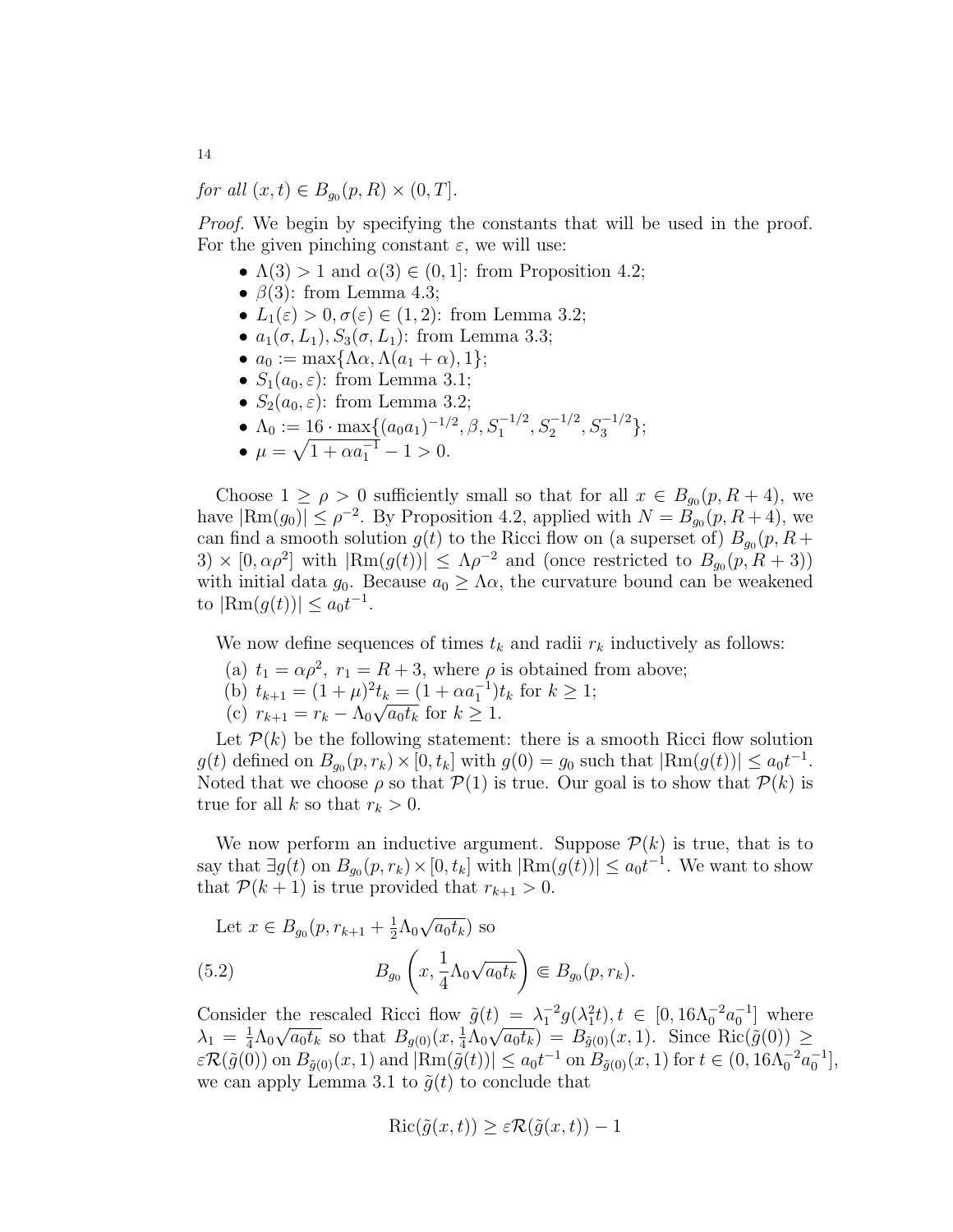for  $t \in [0, 16\Lambda_0^{-2}a_0^{-1}]$  since  $16\Lambda_0^{-2} \leq S_1$  and  $a_0 \geq 1$ . Rescaling back to  $g(t)$ , we see that on  $B_{g_0}(p,r_{k+1}+\frac{1}{2})$  $\frac{1}{2}\Lambda_0\sqrt{a_0t_k}\big)\times[0,t_k],$  we have

(5.3) Ric(g(t)) ≥ εR(g(t)) − 1 4 Λ0 √ a0t<sup>k</sup> <sup>−</sup><sup>2</sup>

Next we aim to prove the estimate  $(5.4)$  below on the ball  $B_{g_0}(p, r_{k+1} + \sqrt{p})$ 1  $\frac{1}{4}\Lambda_0\sqrt{a_0t_k}$ ). Fix  $x \in B_{g_0}(p, r_{k+1} + \frac{1}{4})$  $\frac{1}{4}\Lambda_0\sqrt{a_0t_k}$ . By the shrinking balls lemma 4.3 and the assumption  $\Lambda_0 \geq 8\beta$ , we have the inclusions

$$
B_{g(t)}\left(x, \frac{1}{8}\Lambda_0\sqrt{a_0t_k}\right) \subset B_{g_0}\left(x, \frac{1}{4}\Lambda_0\sqrt{a_0t_k}\right) \Subset B_{g_0}\left(p, r_{k+1} + \frac{1}{2}\Lambda_0\sqrt{a_0t_k}\right)
$$

for all  $t \in [0, t_k]$ , where (5.3) holds. Consider the rescaled Ricci flow  $\hat{g}(t) =$  $\lambda_2^{-2} g(\lambda_2^2 t), t \in [0, 8^2 \Lambda_0^{-2} a_0^{-1}]$  where  $\lambda_2 = \frac{1}{8}$  $\frac{1}{8}\Lambda_0\sqrt{a_0t_k}$  so that  $B_{g(\lambda_2^2t)}(x,\frac{1}{8}\Lambda_0\sqrt{a_0t_k})=$  $B_{\hat{q}(t)}(x, 1)$ . Under the rescaling, the pinching estimate (5.3) becomes

$$
\operatorname{Ric}(\hat{g}(t)) \ge \varepsilon \mathcal{R}(\hat{g}(t)) - \frac{1}{4} \ge \varepsilon \mathcal{R}(\hat{g}(t)) - 1.
$$

Keeping in mind the  $a_0/t$  curvature decay we can apply Lemma 3.2 over the whole time interval  $[0, 8^2\Lambda_0^{-2}a_0^{-1}]$  because the assumptions  $8^2\Lambda_0^{-2} \leq S_2$  and  $a_0 \geq 1$  imply that  $S_2 \geq 8^2 \Lambda_0^{-2} a_0^{-1}$ . Rescaling the conclusion of Lemma 3.2 back to  $q(t)$  shows that

(5.4) 
$$
\left| \mathrm{Ric} - \frac{1}{3} \mathcal{R}g \right|^2 \le \frac{L_1}{t^{2-\sigma}} \cdot \left[ \mathcal{R} + 4 \left( \frac{1}{8} \Lambda_0 \sqrt{a_0 t_k} \right)^{-2} \right]^{\sigma}
$$

on  $B_{g_0}(p,r_{k+1}+\frac{1}{4})$  $\frac{1}{4}\Lambda_0$  $\overline{a_0t_k}\rangle\times[0,t_k]$  as required.

Next we would like to establish  $a_1/t$  decay of curvature on the ball  $B_{g_0}(p, r_{k+1}+)$ 1  $\frac{1}{8}\Lambda_0\sqrt{a_0t_k}$  for all  $t \in (0,t_k]$ . Pick an arbitrary point  $x \in B_{g_0}(p,r_{k+1} + \sigma)$  $_{\rm \bar{1}}$  $\frac{1}{8}\Lambda_0\sqrt{a_0t_k}$  where we would like this decay to hold. By the shrinking balls lemma 4.3 and the assumption  $\Lambda_0 \geq 16\beta$ , we have the inclusions

$$
B_{g(t)}\left(x, \frac{1}{16}\Lambda_0\sqrt{a_0t_k}\right) \subset B_{g_0}\left(x, \frac{1}{8}\Lambda_0\sqrt{a_0t_k}\right) \Subset B_{g_0}\left(p, r_{k+1} + \frac{1}{4}\Lambda_0\sqrt{a_0t_k}\right)
$$

for all  $t \in [0, t_k]$ . Thus rescaling the flow to  $\lambda_3^{-2} g(\lambda_3^2 t)$ , where  $\lambda_3 = \frac{1}{16} \Lambda_0$  $\overline{a_0t_k},$ which lives for  $t \in [0, (16)^2 \Lambda_0^{-2} a_0^{-1}]$ , we can apply Lemma 3.3, using (5.4) and (5.3), to deduce that

(5.5) 
$$
|\text{Rm}(x,t)| \le a_1 t^{-1}
$$

for all  $t \in (0, t_k]$  provided that  $S_3 \ge (16)^2 \Lambda_0^{-2} a_0^{-1}$ , and this indeed holds by our assumptions that  $16^2 \Lambda_0^{-2} \leq S_3$  and  $a_0 \geq 1$ .

Denote  $\Omega = B_{g_0} (p, r_{k+1} + \frac{1}{8})$  $\frac{1}{8}\Lambda_0$ √  $\overline{a_0 t_k}$  so that for  $h_0 = g(t_k)$ , estimate (5.5) gives  $\sup_{\Omega} |\text{Rm}(h_0)| \leq \rho^{-2}$  where  $\rho = \sqrt{t_k a_1^{-1}}$ . Moreover, for  $x \in B_{g_0}(p, r_{k+1}),$ 

.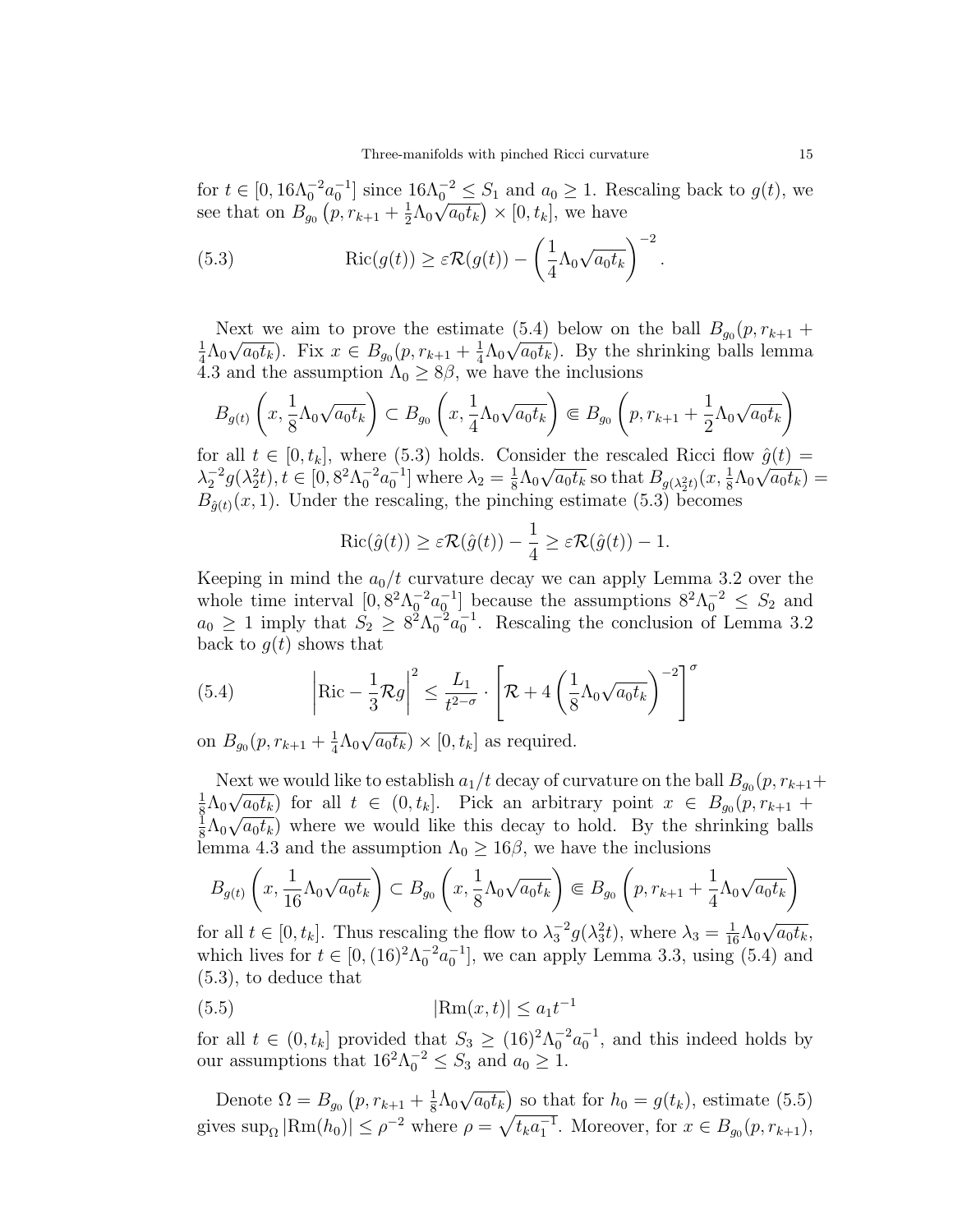the assumptions  $\Lambda_0 \sqrt{a_0 a_1} \geq 16$  and  $\Lambda_0 \geq 16\beta$ , together with the shrinking balls lemma 4.3 (needing only the weaker  $a_0/t$  decay rather than the  $a_1/t$ decay that we have proved) give

$$
(5.6) \qquad B_{g(t_k)}(x,\rho) \subset B_{g(t_k)}\left(x,\frac{1}{16}\Lambda_0\sqrt{a_0t_k}\right) \subset B_{g_0}\left(x,\frac{1}{8}\Lambda_0\sqrt{a_0t_k}\right) \Subset \Omega.
$$

This shows that  $B_{g_0}(p, r_{k+1}) \subset \Omega_\rho$ , where  $\Omega_\rho$  is computed with respect to  $g(t_k)$ . Hence, we may apply Proposition 4.2 to find a Ricci flow  $g(t)$  on (a superset of)  $B_{g_0}(p, r_{k+1}) \times [t_k, t_k + \alpha \rho^2]$ , extending the existing  $g(t)$  on this smaller ball, with

(5.7) 
$$
|\text{Rm}(g(t))| \leq \Lambda \rho^{-2} = \Lambda a_1 t_k^{-1} \leq a_0 t^{-1}
$$

since  $\Lambda(a_1 + \alpha) \le a_0$  and  $t_k + \alpha \rho^2 = t_k \left(1 + \alpha a_1^{-1}\right) = t_{k+1}$ . This shows that  $\mathcal{P}(k+1)$  is true provided that  $r_{k+1} > 0$ .

Since  $\lim_{j\to+\infty} r_j = -\infty$ , there is  $i \in \mathbb{N}$  such that  $r_i \geq R+1$  and  $r_{i+1} < R+1$ . In particular,  $\mathcal{P}(i)$  is true since  $r_i > 0$ . We now estimate  $t_i$ .

(5.8)  
\n
$$
R + 1 > r_{i+1} = r_1 - \Lambda_0 \sqrt{a_0} \cdot \sum_{k=1}^{i} \sqrt{t_k}
$$
\n
$$
\geq R + 3 - \Lambda_0 \sqrt{a_0 t_i} \cdot \sum_{k=0}^{\infty} (1 + \mu)^{-k}
$$
\n
$$
= R + 3 - \sqrt{t_i} \cdot \frac{\Lambda_0 \sqrt{a_0} (1 + \mu)}{\mu}.
$$

This implies

(5.9) 
$$
t_i > \frac{4\mu^2}{a_0 \Lambda_0^2 (1+\mu)^2} =: T(\varepsilon).
$$

In other words, there exists a smooth Ricci flow solution  $g(t)$  defined on  $B_{g_0}(p, R+1) \times [0, T]$  so that  $g(0) = g_0$  and  $|\text{Rm}(g(t))| \le a_0 t^{-1}$ . That the almost pinching estimate (5.1) holds at an arbitrary point  $x_0 \in B_{g_0}(p, R)$  follows immediately from an application of Lemma 3.1 on  $B_{g_0}(x_0, 1)$  provided we allow ourselves to reduce  $T > 0$ . This completes the proof.

By an exhaustion argument, we can prove Theorem 1.2 now.

*Proof of Theorem 1.2.* By reducing  $\varepsilon > 0$  if necessary, we may assume that  $\varepsilon \in \mathbb{C}$  $(0, \frac{1}{100})$ . Let  $R_i \rightarrow +\infty$  and denote  $h_{i,0} = R_i^{-2}$  $i^{-2}g_0$  so that  $\text{Ric}(h_{i,0}) \geq \varepsilon \mathcal{R}(h_{i,0})$ on M. By Theorem 5.1, there is a Ricci flow solution  $h_i(t)$  on  $B_{h_{i,0}}(p,1) \times [0,T]$ with

- (a)  $|\text{Rm}(h_i(t))| \le a_0 t^{-1};$
- (b) Ric $(h_i(t)) \geq \varepsilon \mathcal{R}(h_i(t)) 1$ .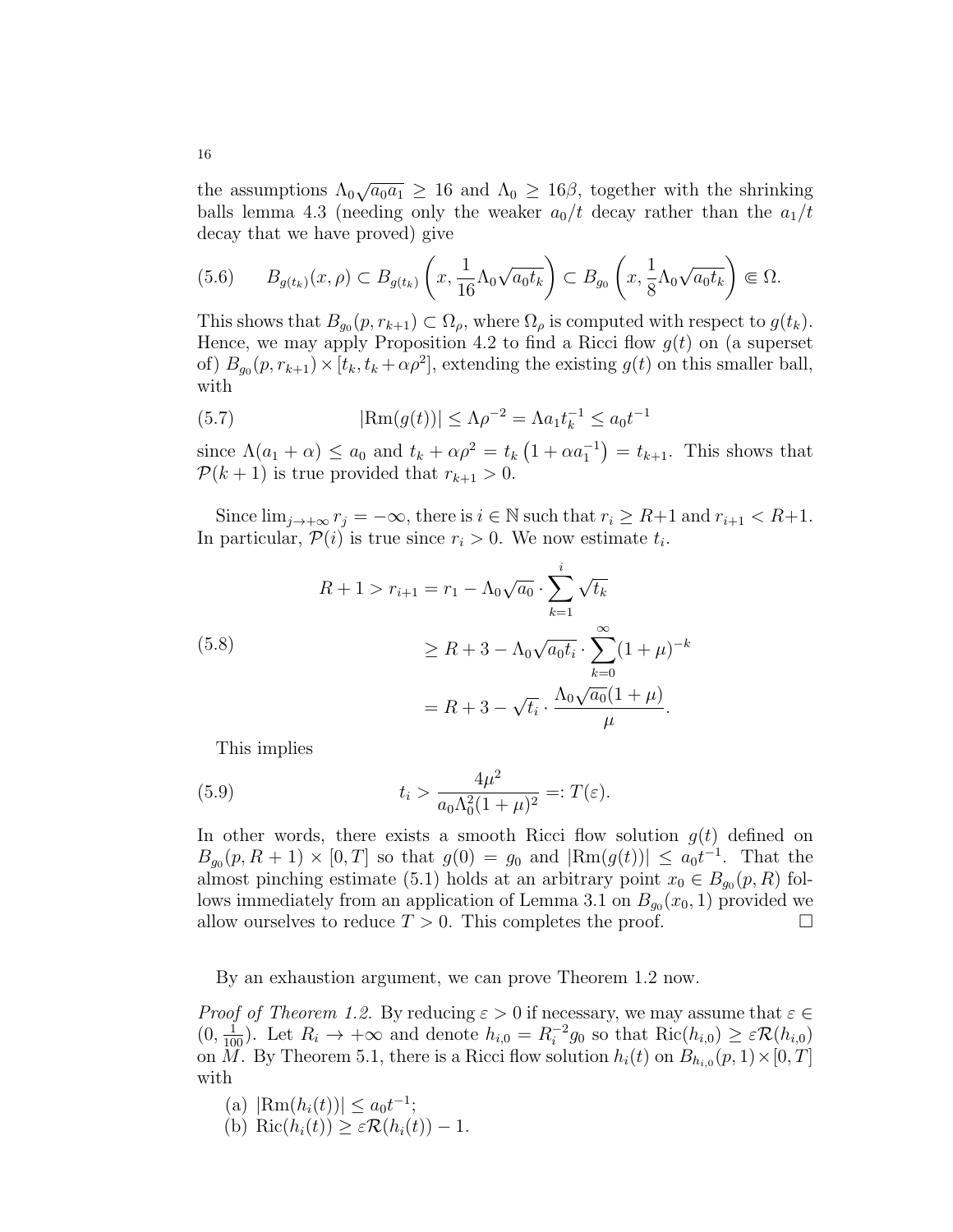Define  $g_i(t) = R_i^2 h_i (R_i^{-2})$  $\int_{i}^{-2}t$ ) which is a Ricci flow solution on  $B_{g_0}(p, R_i) \times$  $[0, TR_i^2]$  with

(5.10) 
$$
\begin{cases} g_i(0) = g_0; \\ |\text{Rm}(g_i(t))| \le a_0 t^{-1}; \\ \text{Ric}(g_i(t)) \ge \varepsilon \mathcal{R}(g_i(t)) - R_i^{-2} \end{cases}
$$

on each  $B_{g_0}(p, R_i) \times (0, TR_i^2]$ .

By [4, Corollary 3.2] (see also [15]) and a modification of Shi's higher order estimate given in [5, Theorem 14.16], we infer that for any  $k \in \mathbb{N}$ ,  $S > 0$  and  $\Omega \in M$ , we can find  $C(k, \Omega, g_0, \varepsilon, S) > 0$  so that for sufficiently large i we have

(5.11) 
$$
\sup_{\Omega \times [0,S]} |\nabla^k \text{Rm}(g_i(t))| \le C(k, \Omega, g_0, \varepsilon, S).
$$

By working in coordinate charts and applying the Ascoli-Arzelà Theorem, we may pass to a subsequence to obtain a smooth solution  $g(t) = \lim_{i \to +\infty} g_i(t)$ of the Ricci flow on  $M \times [0, +\infty)$  so that  $g(0) = g_0$ ,  $|\text{Rm}(x, t)| \le a_0 t^{-1}$  and

$$
(5.12)\qquad \qquad \text{Ric}(x,t) \ge \varepsilon \mathcal{R}(x,t)
$$

for all  $(x, t) \in M \times [0, +\infty)$ . Moreover, it is a complete solution by Lemma 4.3. By tracing this pinching estimate, we deduce that  $\mathcal{R} \geq 0$ . This completes the proof.  $\Box$ 

### **REFERENCES**

- [1] Brendle, S.; Huisken G.; Sinestrari, S., Ancient solutions to the Ricci flow with pinched curvature, Duke Math. J. 158, (2011) 537–551.
- [2] Chen, B.-L.; Zhu, X.-P., Complete Riemannian manifolds with pointwise pinched curvature, Inv. Math. 140, (2000) 423–452.
- [3] Chow, B.; Lu, P., Ni, L., 'Hamilton's Ricci flow.' AMS. (2006).
- [4] Chen, B.-L., Strong uniqueness of the Ricci flow, J. Differential Geom. 82 (2009), no. 2, 363–382, MR2520796, Zbl 1177.53036.
- [5] Chow, B; Chu, S.-C.; Glickenstein, D.; Guenther, C.; Isenberg, J.; Ivey, T.; Knopf, D.; Lu, P.; Luo, F.; Ni, L., Ricci flow: Techniques and Applications: Part II: Analytic aspects. Mathematical Surveys and Monographs, 144 A.M.S. 2008.
- [6] Deruelle A.; Schulze, F.; Simon, M., Initial stability estimates for Ricci flow and three dimensional Ricci-pinched manifolds. Preprint (2022). arXiv:2203.15313
- [7] Hamilton, R., Three-manifolds with positive Ricci curvature, J. Diff. Geom. 17 (1982) 255–306.
- [8] Hamilton, R., Convex hypersurfaces with pinched second fundamental form, Comm. Anal. Geom. 2 (1994) 167–172.
- [9] Hochard, R., Short-time existence of the Ricci flow on complete, non-collapsed 3 manifolds with Ricci curvature bounded from below, arXiv:1603.08726 (2016).
- $[10]$  Hochard R., Théorèmes d'existence en temps court du flot de Ricci pour des variétés non-complètes, non-éffondrées, à courbure minorée. PhD thesis, University of Bordeaux (2019).
- [11] Lee, M.-C.; Tam, L.-F., Some local maximum principles along Ricci flows. Canadian Journal of Mathematics, 1–20. doi:10.4153/S0008414X20000772
- [12] Lott, J., On 3-manifolds with pointwise pinched nonnegative Ricci curvature, arXiv:1908.04715